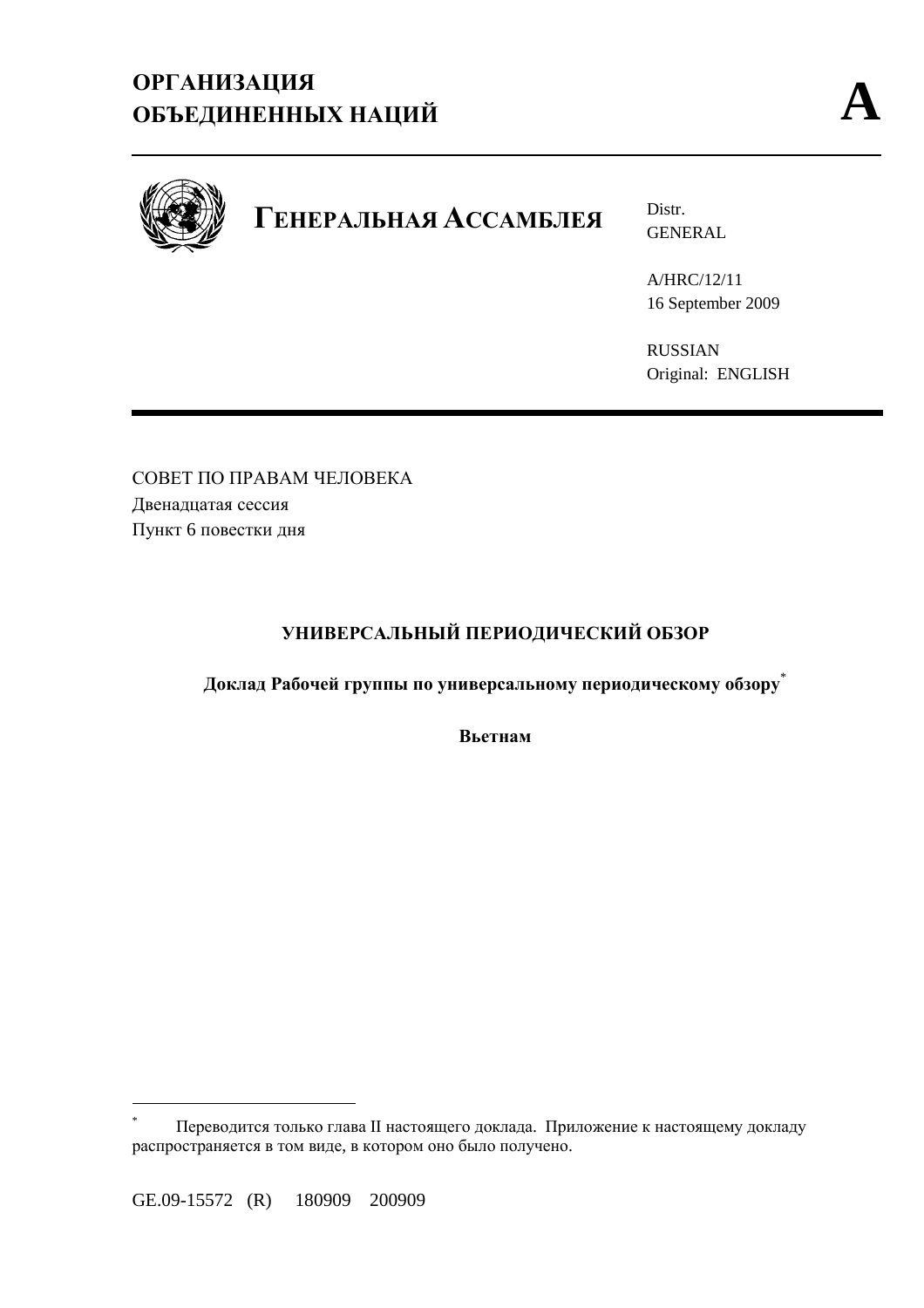# **CONTENTS**

|                                           | Paragraphs | Page |
|-------------------------------------------|------------|------|
| Introduction                              | $1 - 4$    | 3    |
| I.<br><b>SUMMARY OF THE PROCEEDINGS</b>   |            |      |
|                                           | 5 - 98     | 3    |
| A.                                        | $5 - 26$   | 3    |
| Β.<br>Interactive dialogue and responses  |            |      |
|                                           | $27 - 98$  |      |
| II.<br>CONCLUSIONS AND/OR RECOMMENDATIONS | $99 - 103$ | 23   |
| Annex                                     |            |      |
|                                           |            | 36   |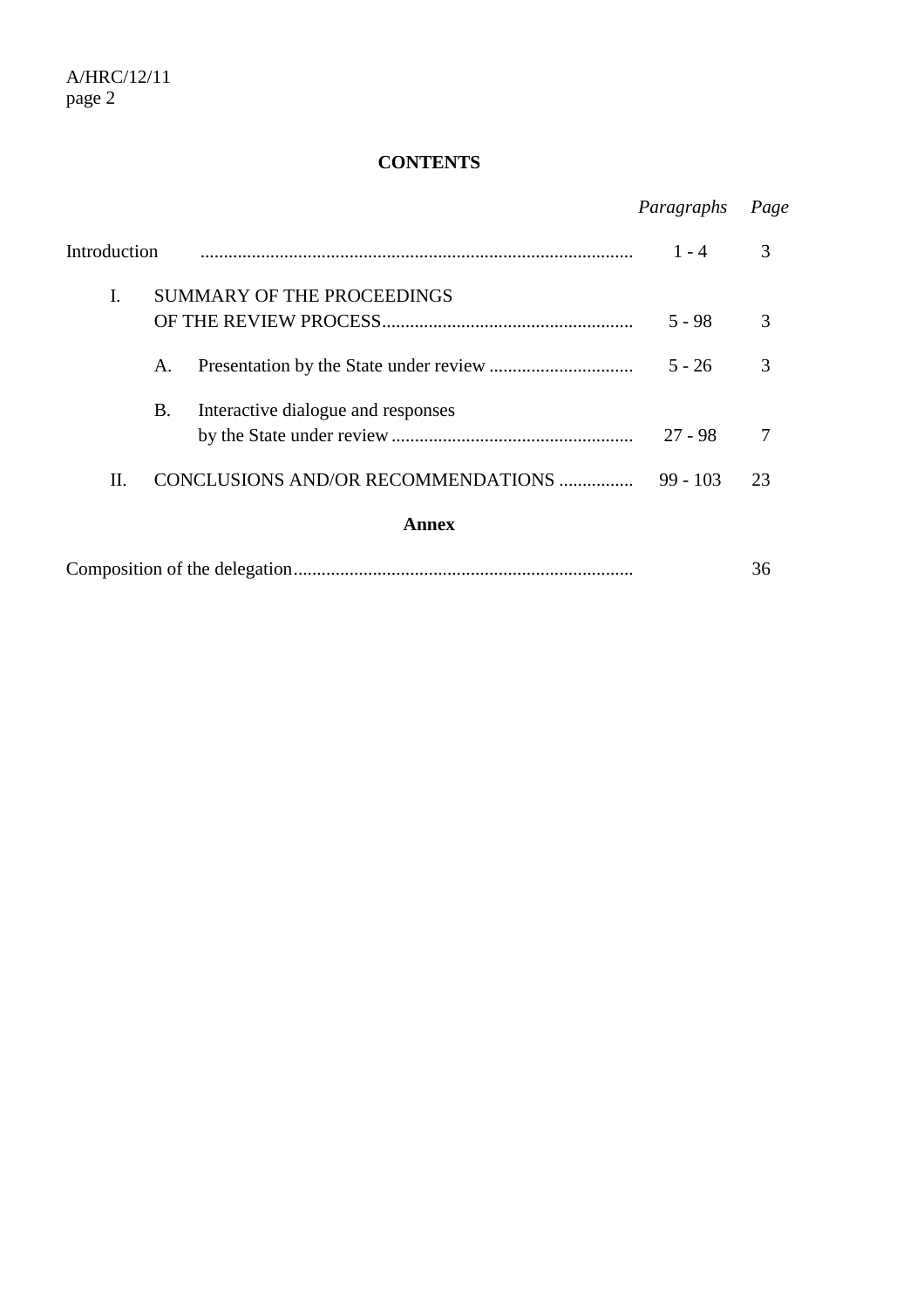#### **Introduction**

1. The Working Group on the Universal Periodic Review (UPR), established in accordance with Human Rights Council resolution 5/1 of 18 June 2007, held its fifth session from 4 to 15 May 2009. The review of Viet Nam was held at the 10th meeting on 8 May 2009. The delegation of Viet Nam was headed by H.E.. Pham Binh Minh, First Vice-Minister of Foreign Affairs. At its meeting held on 12 May 2009, the Working Group adopted the present report on Viet Nam.

2. On 8 September 2008, the Human Rights Council selected the following group of rapporteurs (troika) to facilitate the review of Viet Nam: Burkina Faso, Canada and Japan.

3. In accordance with paragraph 15 of the annex to resolution 5/1, the following documents were issued for the review of Viet Nam:

 (a) A national report submitted in accordance with paragraph 15 (a) (A/HRC/WG.6/5/VNM/1);

 (b) A compilation prepared by the Office of the High Commissioner for Human Rights (OHCHR) in accordance with paragraph 15 (b) (A/HRC/WG.6/5/VNM/2);

 (c) A summary prepared by OHCHR in accordance with paragraph 15 (c) (A/HRC/WG.6/5/VNM/3).

4. A list of questions prepared in advance by Argentina, Canada, the Czech Republic, Denmark, Hungary, Latvia, Norway, Sweden, the Netherlands and the United Kingdom of Great Britain and Northern Ireland was transmitted to Viet Nam through the troika. These questions are available on the extranet of the UPR.

# **I. SUMMARY OF THE PROCEEDINGS OF THE REVIEW PROCESS**

# **A. Presentation by the State under review**

5. H.E. Pham Binh Minh, First Vice-Minister for Foreign Affairs, stated that Viet Nam attaches importance to the UPR national report, regarding it as a United Nations member's obligation and an opportunity for comprehensive and participatory review of its human rights achievements and future measures. A special task force composed of members from more than 20 national legislative, judiciary and administrative departments was established. To make the report was as comprehensive, objective and authoritative as possible, consultations were held with dozen of NGOs and academic institutions. Viet Nam has also learnt from international experience and received cooperation from international partners in many ways. The UPR report and nearly 100 pages of annexes provide detailed information on the human rights implementation.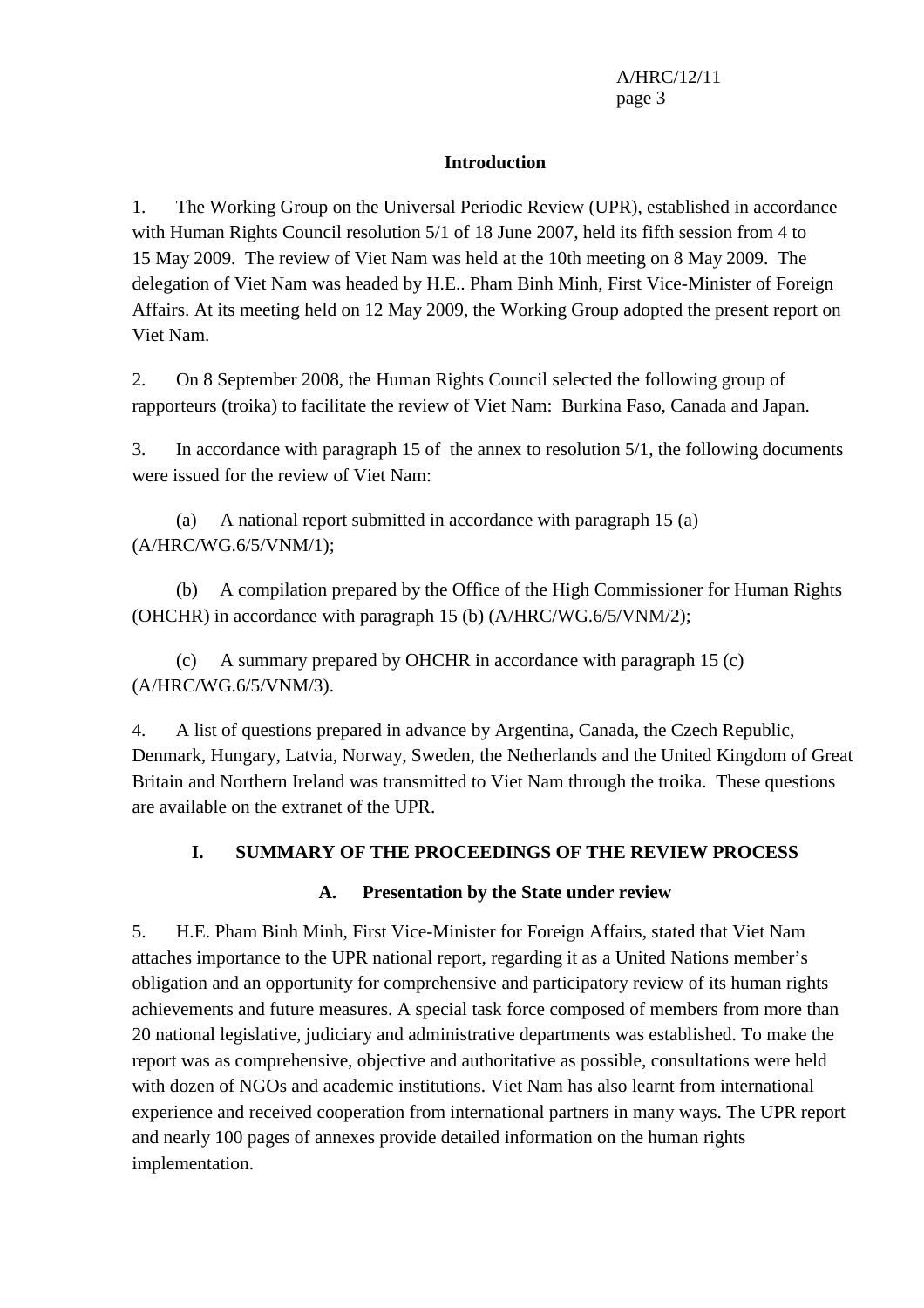6. Viet Nam pursues a consistent policy of respecting and ensuring human rights as enshrined in its Constitution. This policy stems from the recognition that human rights are the universal values of mankind, including the right to national self-determination which is upheld in today's core human rights conventions.

7. The policy is also rooted in Viet Nam's thousands of years of history and culture. Fiftyfour ethnic groups have been living together in peace on the Vietnamese soil without any ethnic conflict. The Vietnamese people love peace and humane values while staying open to diversity and outside values, including the major religions like Buddhism and Christianity that have come to thrive in Viet Nam since very early. The will of Viet Nam also represents the aspirations of the Vietnamese people throughout the colonial rule that deprived them of the most fundamental freedoms and the war of national defence following Viet Nam's regained independence in 1945.

8. The people's support stands behind the success of the independent Viet Nam in overcoming enormous ordeals and hardships and in leading the comprehensive renewal process recognized by the international community. This support indeed demonstrates the enjoyment by the people of their human rights.

9. Viet Nam attaches great importance to building a comprehensive legal system to guarantee and promote human rights. About 13,000 laws and by-laws have been enacted or revised since 1986. Draft laws and ordinances of the National Assembly are subjected to people's comments via the mass media. The Constitution and legal normative documents stipulate the rights and measures to guarantee civil and political human rights in Viet Nam in conformity with international treaties. Viet Nam's efforts in this regard have been commended by the United Nations and international partners.

10. The monitoring and supervising system and the law enforcement system in Viet Nam, which are constantly reformed in accordance with the principle of a State ruled by law, encompass all State agencies and various organizations and people's participation. The National Assembly supervises all activities of the State. All its Q&A sessions with Government members are broadcast live.

11. The Master Plan on Administrative Reform 2001 – 2010 is aimed at making the administrative system cleaner, stronger, more democratic, professional, modern and effective in the people's interest. All Government agencies have their own inspecting mechanism in their respective areas of responsibility. The judicial system serves as the means for protection of justice and human rights, for enforcement of the law and the fight against crimes and law violations.

12. Various organizations, the mass media and citizens' indirect and direct participation through their representative bodies or legal mechanisms are important components of the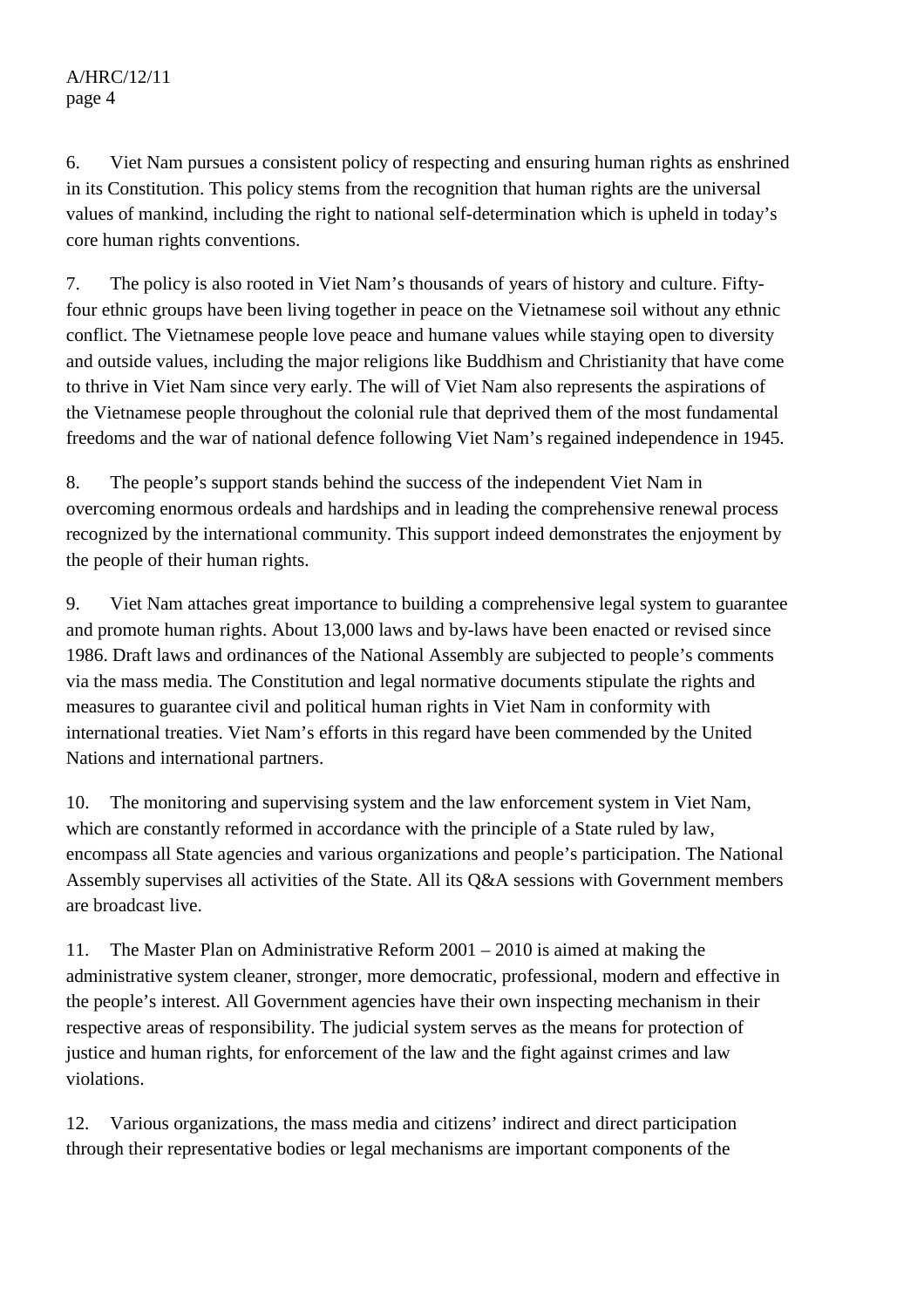machinery of human rights protection. The people take voluntary and active part in running for election, nominating and voting representatives from different social strata into the governing bodies at all levels. Many raise their concerns and questions to their representatives related to the functioning of the State agencies. Q&A sessions of the National Assembly are closely watched by the people. Viet Nam has about 380 nationwide mass associations and numerous associations at the local and grassroots levels. There are 18 nationwide sectoral trade unions and 6,020 local trade unions. Some 600 foreign NGOs operate in Viet Nam.

13. The mass media have been growing rapidly in diverse forms and with rich content, becoming important forums for the people and contributing actively to the process of renewal, the fight against corruption and other vices. The number of print press agencies and publications now reach 700 and 850 respectively, tripling the 1990 figure. Over 15,000 licensed journalists are working in Viet Nam. Regular Internet users account for nearly 24 per cent of the population, which is higher than the Asian average of 18 per cent. Presently 95 per cent communes of extreme difficulties have radio stations, including those broadcasting in ethnic minority languages. According to a recent ITU report, Viet Nam was among the top 10 countries in 2002- 2007 in terms of the growth rate of IT coverage, usage and skills.

14. Religious and belief activities are now a vibrant social feature. There are over 20 million followers of different religions. Over 80 per cent of the population has a belief. The United Nations Day of Vesak was organized in Hanoi in 2008 with the participation of Buddhists and dignitaries from 74 countries and territories. Viet Nam will host the World Buddhist Summit in 2010. A Holy See delegation comes to Viet Nam annually to exchange views on religious issues of mutual interest and acknowledges positive developments in the life of catholic community.

15. Members of ethnic minorities participate in an increasingly equal manner in the country's socio-political life. The twelfth National Assembly (2007-2011) includes 87 deputies of ethnic minorities, accounting for nearly 18 per cent of all deputies. Ethnic minority members are present in the People's Council at provincial, district and communal levels and assume high positions, including the highest portfolio, in State agencies and varied organizations.

16. Viet Nam has attained significant achievements in promoting women's rights as measured by CEDAW indicators. It has been rated by the World Bank and Asian Development Bank as the Asian country most rapidly narrowing the gender gap in the past 20 years. Vulnerable groups, such as children and people with disabilities, receive special attention from the State, society and family. Children and people with disabilities have been able to enjoy better care and protection in various fields and to express views on issues of interest to them in line with CRC and CPD. Viet Nam was the second country in the world and the first in Asia to sign CRC and it signed CRPD.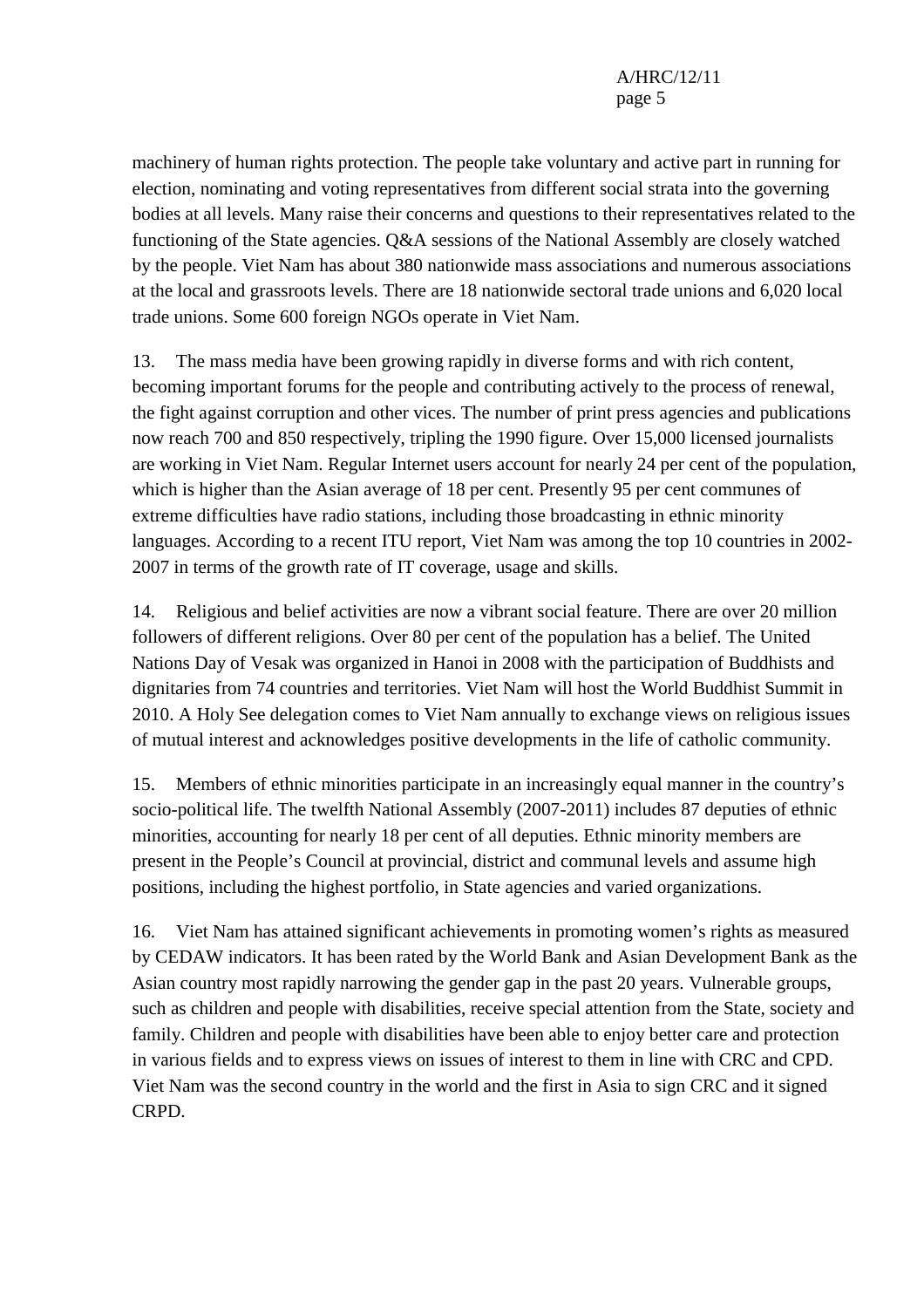# A/HRC/12/11 page 6

17. Protection and promotion of economic, social and cultural rights in Viet Nam have made significant progress. Efforts to deal with social problems have brought about tangible, positive changes. People's cultural life is advanced. After 20 years of renewal, per capita income has increased five-fold and the percentage of households living under the national poverty line decreased from about 60 per cent to 13 per cent. Viet Nam has been recognized by the United Nations and many development partners as one of the countries with the most impressive achievements in poverty reduction. As reported by the United Nations, Viet Nam had attained or surpassed many of the MDGs and was capable of attaining them all by 2015.

18. The percentage of poor ethnic minority households has been reduced by 3 to 5 per cent per year; 90 to 95 per cent of school-age children are enrolled and all districts have secondary schools. Thirty ethnic minority groups have their own languages and scripts and ethnic minority languages are used in primary and secondary-level textbooks and television and radio programmes for ethnic minorities.

19. The UPR report of Viet Nam has described in detail lessons drawn from achievements in protecting and promoting human rights. These include placement of the human being at the centre of development, the close relationship between protection of human rights and national independence and sovereignty, the importance of maintaining political stability, promoting economic development in parallel with expanding social welfare, and enhancing the people's awareness of and capacity to exercise their rights.

20. These accomplishments also derive from Viet Nam's foreign policy of openness and increasingly active participation in regional and international human rights mechanisms and activities, including those of the General Assembly, the Human Rights Council and the Asia-Europe Meeting. Viet Nam is now working with other countries in the region to establish a human rights body of the Association of Southeast Asian Nations (ASEAN). Viet Nam also has technical cooperation and human rights dialogues with Australia, Norway, Switzerland, the United States, the European Union and other countries and international organizations.

21. A number of special rapporteurs have visited Viet Nam and the Government has recently extended invitations to five other special procedures to visit.

22. Viet Nam is conscious of the shortcomings and difficulties and challenges to be addressed. The legal system of Viet Nam still lacks coherence while remaining overlapped and even contradictory in some areas. The development of the legal system has not matched the changes in life, leading to misinterpretation and difficulties in enforcement, affecting efforts to ensure constitutionality, feasibility and transparency. The effectiveness of information provision, education and awareness enhancement in relation to the law remains limited. The system of law enforcement needs to be strengthened. A segment of public servants remain unfamiliar with the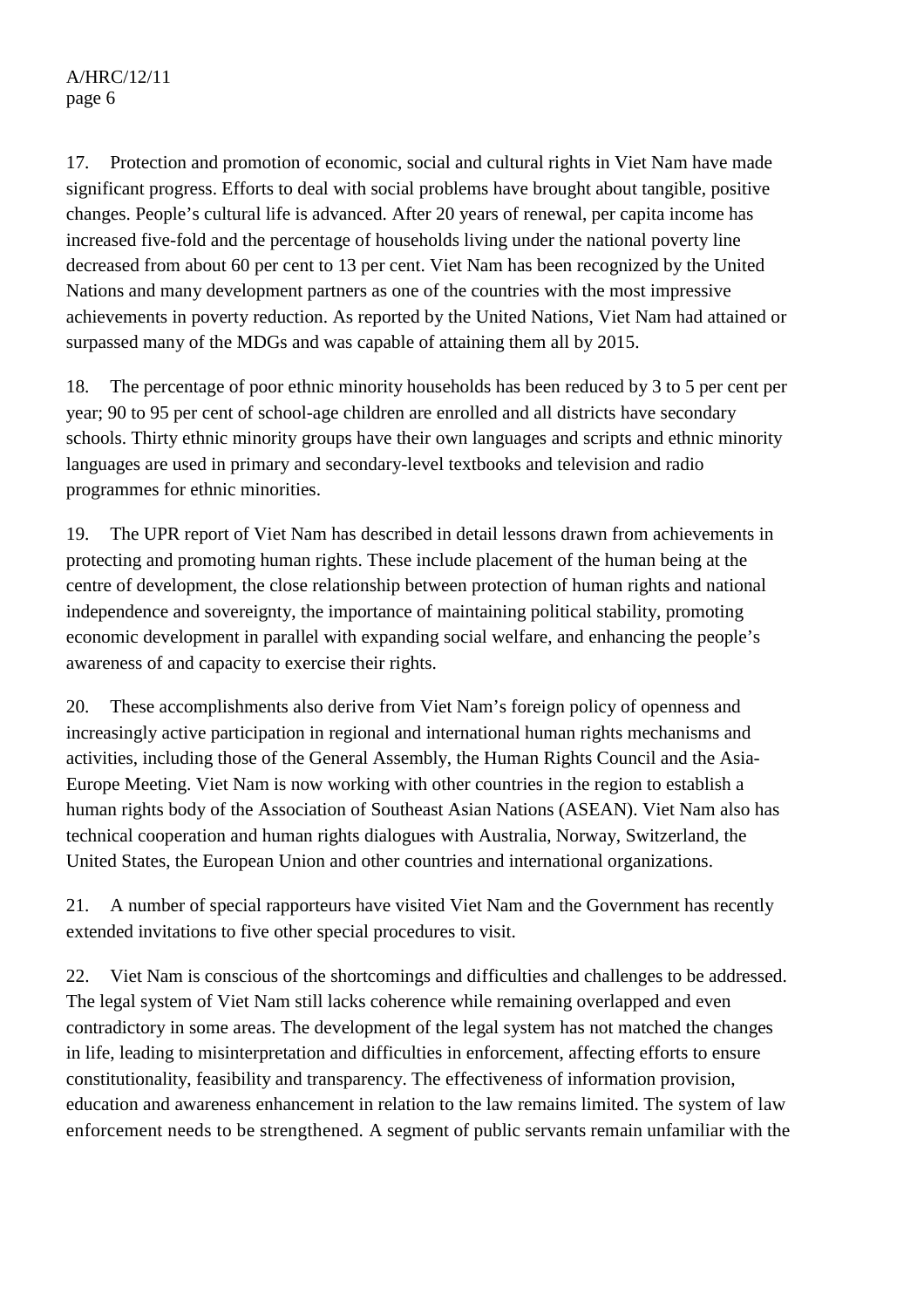human rights treaties to which Viet Nam is party and occasionally have insufficient knowledge of government policies and the law.

23. These shortcomings have objective causes, including the fact that Viet Nam remains a poor country that has to cope with the aftermaths of war, for example by supporting the many victims of bombs, mines and Agent Orange/dioxin. The population is scattered throughout the country, including in remote and harsh areas with varying languages, customs and habits. The international environment with major economic upheavals, the outbreak of pandemics, environmental degradation and transnational crimes, is another factor. Viet Nam is still victim of hostile activities like terrorism, sabotage, and attempts to destabilize the country and infringe upon national security and territorial integrity. There are subjective causes, namely the slow pace of change in some policy areas, the poor quality of implementation and the shortcomings of institutional and human capacity.

24. A number of priorities were identified in the UPR national report of Viet Nam: continue to attach importance to poverty reduction, health care, development of the social safety net and human resources, expansion and improvement of the education and training system and effective implementation of the master plan for public administration reform, the strategy for the development of the legal system and the judicial reform strategy; take specific steps to realize these priorities; accede to additional human rights treaties; and strengthen cooperation with regional and international human rights mechanisms.

25. Viet Nam is committed to building a strong country with prosperous people and a just, democratic and advanced society, to protecting and promoting democracy and human rights as both the goal and the driving force of renewal.

26. Viet Nam hopes that the working session will be a manifestation of cooperation and constructive dialogue, in line with the objectives for which the UPR mechanism was created by United Nations member States to achieve.

# **B. Interactive dialogue and responses by the State under review**

27. During the interactive dialogue, statements were made by 60 delegations. Additional statements by 16 delegations which could not be delivered during the dialogue due to time constraints are posted on the UPR extranet when available<sup>1</sup> A number of delegations praised the national consultation held for the preparation of the UPR report and the comprehensive presentation. Reference was made to Viet Nam's struggle for national independence in the context of the realization of the right to self-determination. Support was expressed for ongoing reforms in various areas, including the judicial reform with particular reference to the Doi Moi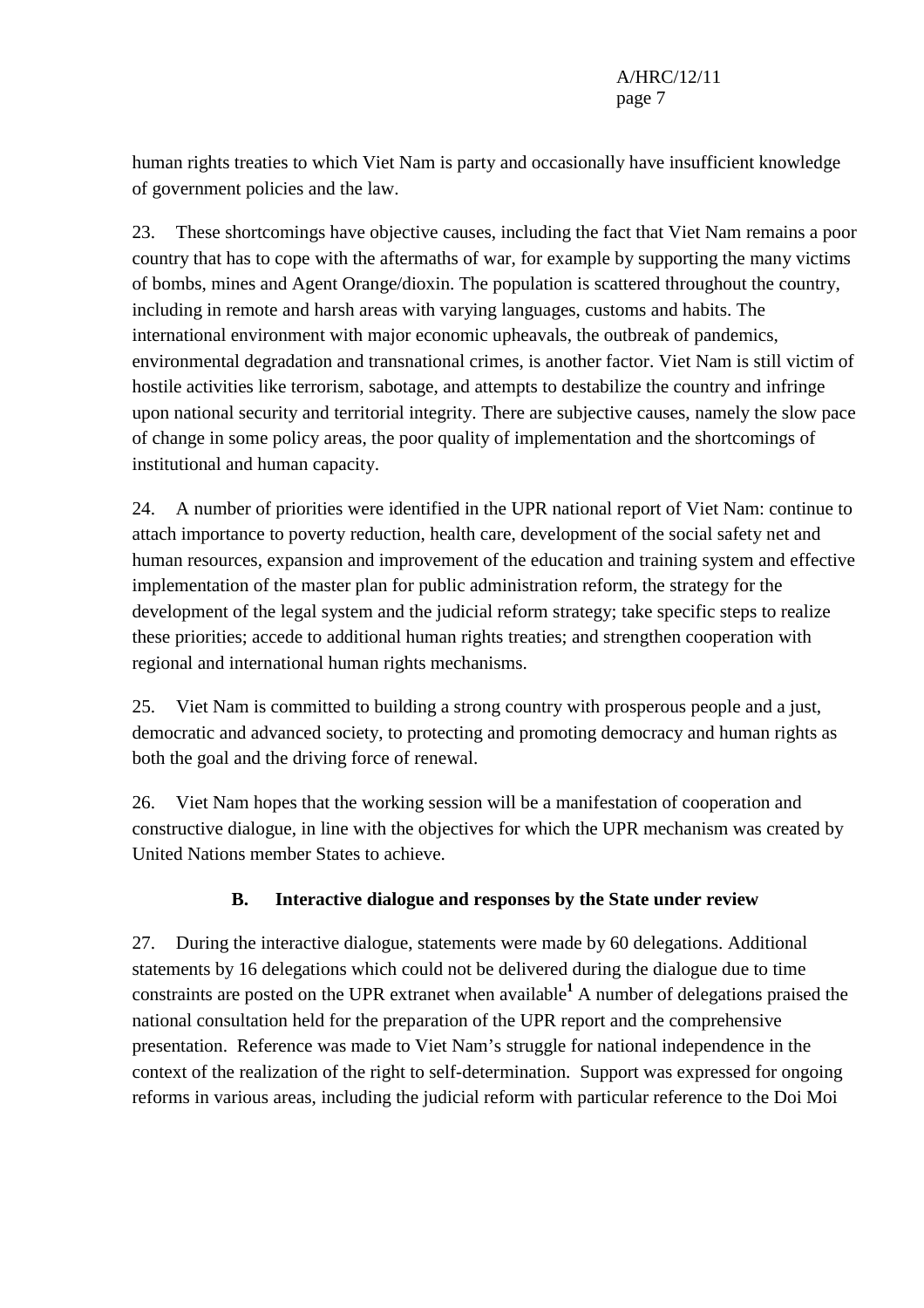$\overline{a}$ 

policy. A number of delegations praised Viet Nam's rapid economic growth and social development with particular emphasis on its effective poverty reduction strategies, and it was highlighted that Viet Nam was one of the first countries to fulfill MDG 1 (poverty reduction). Significant achievements in economic, social and cultural rights were highlighted. Viet Nam was praised for its improvements in basic education, the right to health, including reduction of infant mortality, the right to food and the right to education. Positive remarks were made on progress in gender equality, promotion of women's rights and protection of the rights of persons with disabilities. Reference was made to Viet Nam's adherence to a number of international human rights instruments.

28. Noting the commitment to promoting the right to self-determination, Algeria recommended (a) continuing to uphold the promotion of human rights and fundamental freedoms, particularly for the exercise by people under foreign occupation to their right to selfdetermination. Praising the poverty reduction strategy, Algeria recommended (b) continuing to implement the strategy to further lower the rate of poverty, and (c) sharing best practices and experience in this field with interested countries, inter alia by contributing actively to strengthening South-South cooperation in this regard, and (d) continuing to implement creditfor-jobs projects and to promote labour market development. Algeria recommended that Viet Nam (f) give due attention to reconciling the universal values of human rights with its specific circumstances, and (e) continue fulfilling its obligations under the international treaties to which it is a party and consider acceding to CAT.

29. Venezuela noted the great efforts to overcome the devastation suffered in the struggle for national liberation. It appreciated the effective reduction of the poverty rate from 58.1 per cent in the 1990s to 13.8 per cent in 2008. In the framework of the right to development, it recommended that Viet Nam share with other countries its successes and good practices on the guiding principles of solidarity and socialism.

30. The Russian Federation welcomed the preparation of the national report through wide consultation and recommended that Viet Nam (a) continue to involve the appropriate political and social organizations in work to encourage and promote human rights. Highlighting support to the poorest including orphans and persons with disabilities, it recommended (b) continuing the very successful and socially oriented economic policy, including by providing drinking water to poor households and special hardship regions, and (c) participating actively in international cooperation to encourage and protect economic social and cultural rights. It urged Viet Nam to (d) share its positive experiences with other countries and, highlighting results achieved in gender equality, to (e) continue efforts to inform the wider society about the laws concerned and

**<sup>1</sup>** Belgium, Congo, Czech Republic, Djibouti, Hungary, Ireland, Latvia, Luxembourg, Mozambique, Nicaragua, Senegal, Slovakia, Slovenia, Spain, United Arab Emirates and Uzbekistan.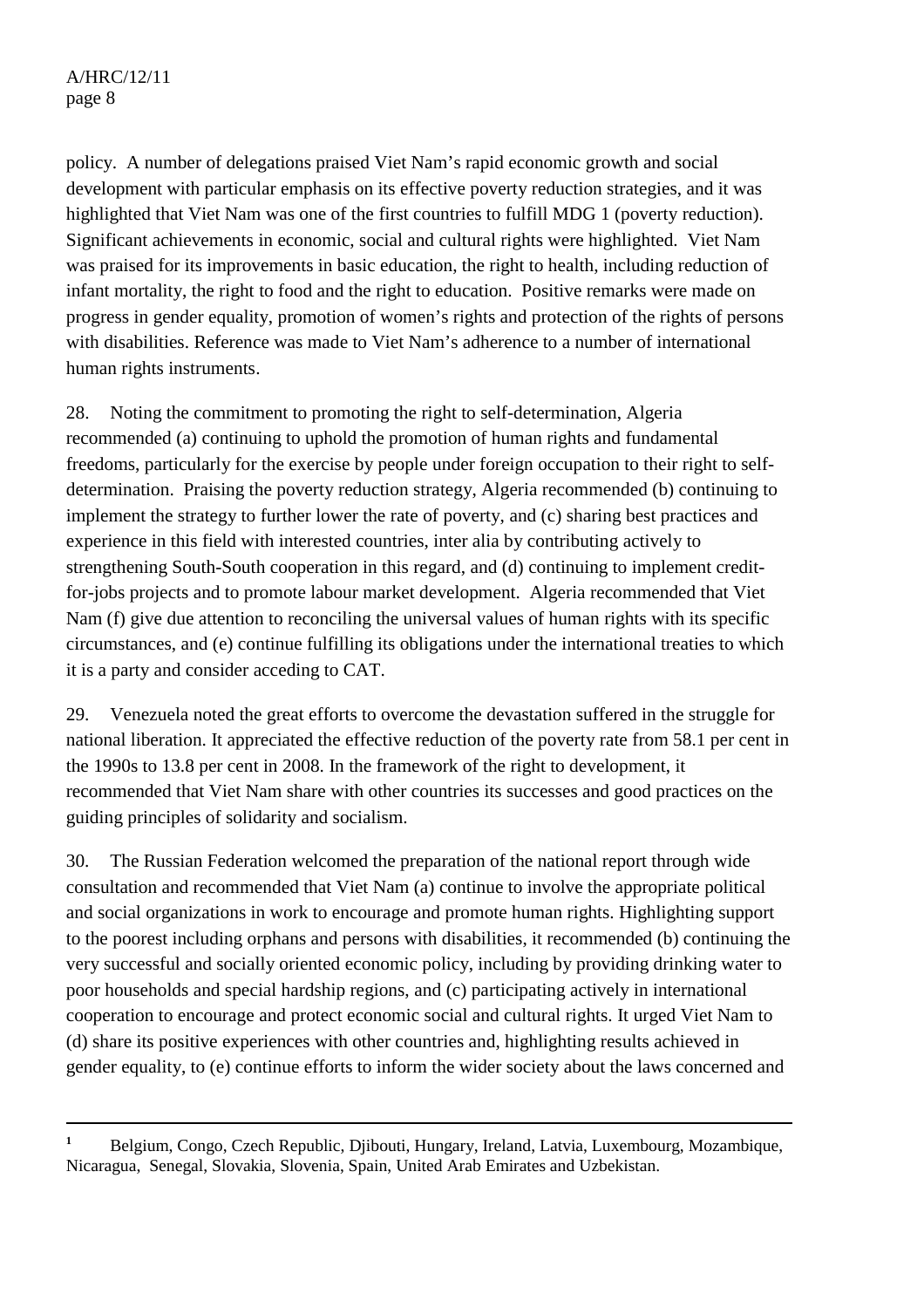the rights of women in general, widely use the mass media to raise awareness of gender equality and publish the appropriate papers and documents in ethnic minority languages.

31. Thailand noted that one of Viet Nam's challenges was to strike the right balance between the imperatives of economic development and the need to enlarge civil liberties. Thailand recommended (a) continuing its poverty reduction efforts as a means of laying the groundwork for the further enhancement of human rights of its people, and (b) providing and expanding human rights education and training for all relevant Government authorities to build capacities of officials and ensure effective implementation of human rights-related laws.

32. The Philippines noted that Viet Nam intends to ratify the Convention against Transnational Organized Crime and the Palermo Protocol. It commended Viet Nam's support for the establishment of the ASEAN human rights body and asked whether Viet Nam had plans to establish an independent national human rights institution. The Philippines recommended (a) sharing experiences in promoting agricultural productivity and sustainability, local development and good governance with other developing countries, (b) further increasing the use of ethnic languages in schools and the mass media, and (c) continuing the programme of building affordable housing for low-income families to promote broader enjoyment of the right to adequate housing by 2020.

33. The Lao People's Democratic Republic underlined that since unification in 1975, after over 30 years of post-war reconstruction, the country had overcome tremendous obstacles and successfully implemented the renovation policy. It recommended that Viet Nam (a) continue to maintain and strengthen its economic, political and social model to guarantee the full participation of the population in public and security affairs; (b) share its experience and best practice, especially in how to achieve the MDGs, with other countries; (c) continue to bring down poverty in urban and rural areas along with the maintenance of peace, stability and the protection of environment to boost up the country's socio-economic development, industrialization and modernization to achieve the MDGs.

34. Cuba referred to the successes of Viet Nam based on a system freely chosen by the people, and the protection of the rights of ethnic minorities. Cuba acknowledged in particular the results achieved in protecting the rights of persons with disabilities, many of whom were direct victims of the unbridled aggression including napalm bombing and use of notorious chemical agents. Cuba recommended the Government to (a) continue with its efforts to promote and protect the rights of persons with disabilities and share its experiences in this regard; (b) continue to take measures to provide education and health care, especially in mountainous areas and to the population of ethnic minorities and with their involvement.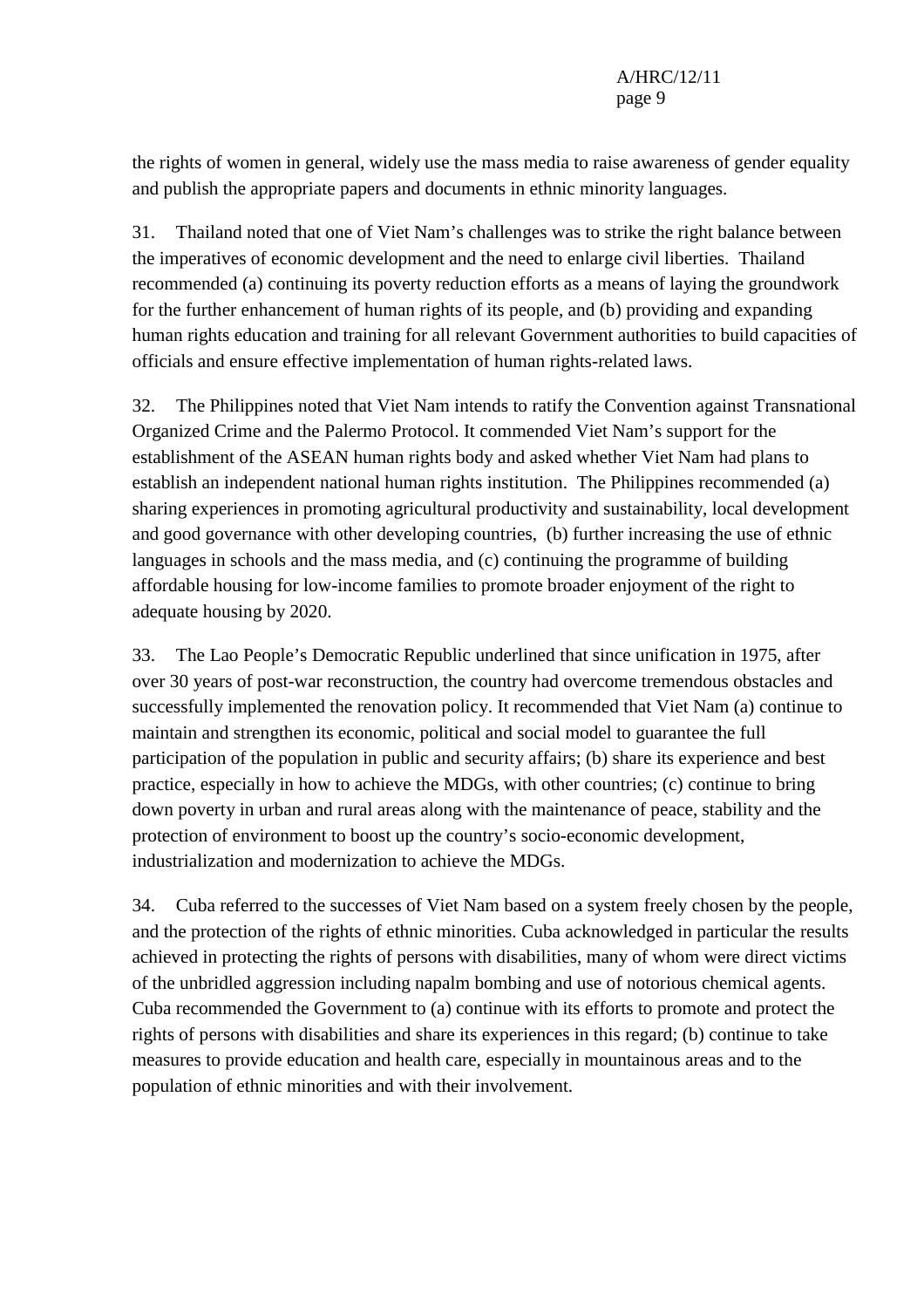# A/HRC/12/11 page 10

35. Canada applauded the positive impact that Viet Nam's economic gains have had on human rights, and welcomed improvements in the areas of equality between men and women, education and religious freedom, including for ethnic minority groups. Canada recommended measures which would contribute to freedom of expression, in particular that Viet Nam (a) increase the independence of media from the State, including by allowing privately-run media; (b) bring its press laws into compliance with article 19 of ICCPR; (c) adopt a whistleblower law so that those who identify corruption are protected from prosecution or harassment; and (d) adopt access-toinformation legislation. Canada noted that laws are sometimes applied to restrict the freedom of association. It recommended that Viet Nam (e) reduce the use of security laws that limit public discussion about multi-party democracy or criticism of the Government, including by bringing security and propaganda laws into compliance with ICCPR; (f) reduce the length of prison sentences for non-violent crimes; (g) register all individuals detained under security laws, and make this information publicly available; (h) provide people detained under security or propaganda laws with fundamental legal safeguards, including representation by legal counsel of their choice throughout the proceedings and a public trial; (i) issue a standing invitation to all special procedures of the Human Rights Council.

36. China noted that Viet Nam encourages balanced development of the economic sectors, gives priority consideration to education, health, infrastructures, human resources, poverty reduction and vulnerable and disadvantaged groups, and has dramatically improved living standards. China recommended that Viet Nam (a) take active measures to close the gap between rich and poor and between the mountainous and urban areas; (b) continue to help ethnic groups to increase awareness of their rights and responsibilities so that they can improve their living conditions and better enjoy their rights.

37. Myanmar noted the discussions about establishing an ASEAN human rights body and Viet Nam's openness in acknowledging its existing human rights challenges. Myanmar recommended further intensifying its engagement with the international community, especially with developing countries to exchange and share its best practices relating to the efforts on strengthening the rule of law and socio-economic development.

38. Indonesia recommended that Viet Nam (a) continue to improve its legal system and give particular attention to its human rights laws and regulations in order to make them more mutually cohesive. It appreciated Viet Nam's commitment to the process of establishing a regional human rights mechanism as mandated by the ASEAN Charter. Indonesia observed that Viet Nam is already party to several core human rights instruments, and recommended that it (b) ratify other core human rights conventions.

39. Singapore noted that Viet Nam has come a long way in rebuilding after decades of war. Concerning poverty eradication, the proportion of people below the national poverty line has been cut from over 60 per cent in 1990 to 13.8 per cent in 2008. Regarding the rights of the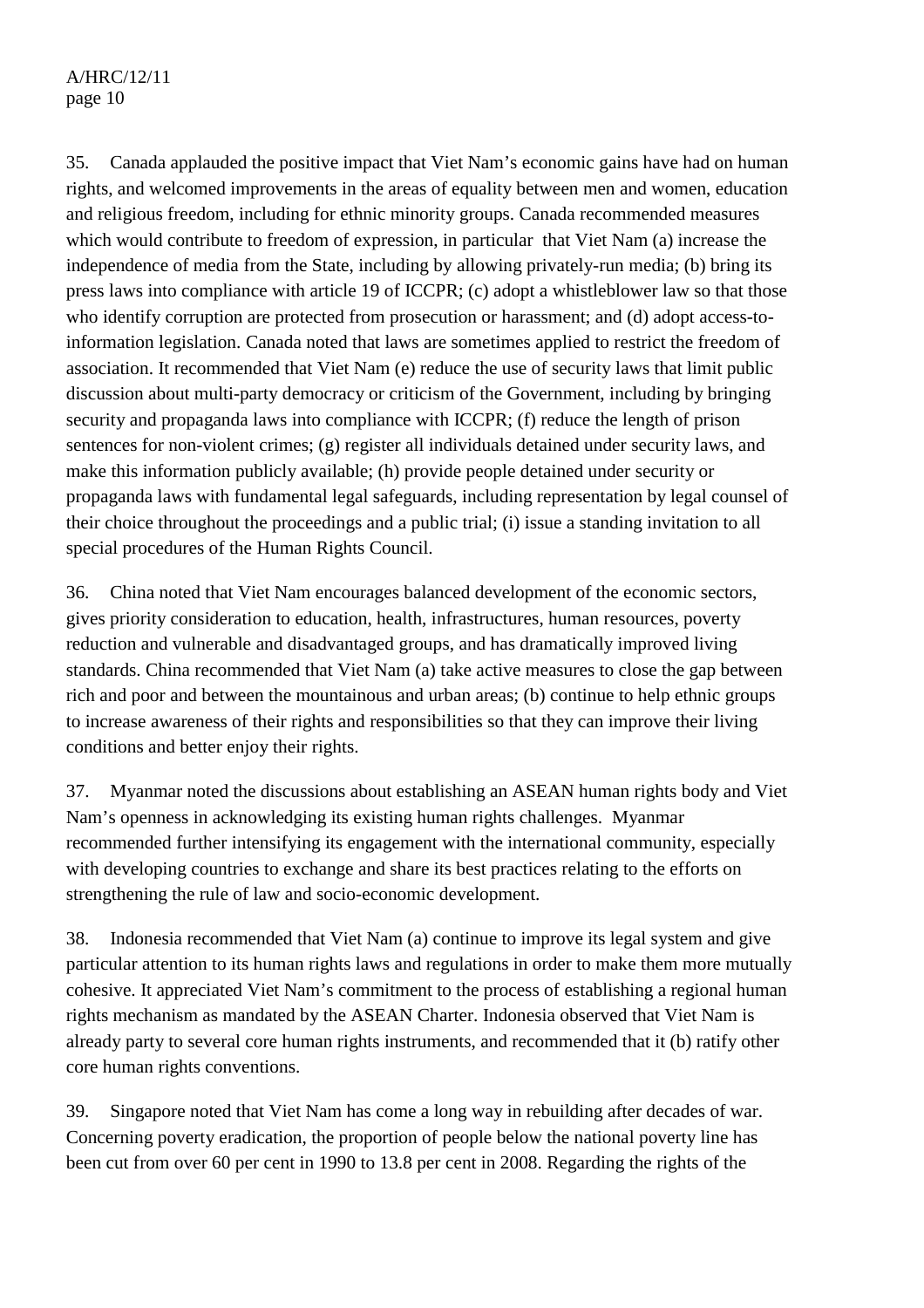child, Viet Nam was the first in Asia and second in the world to sign CRC. Singapore commended Viet Nam's achievements and recommended that it continue to improve in the following areas: poverty eradication, rights of the child, women's rights and rights of persons with disabilities.

40. The Democratic People's Republic of Korea appreciated a series of measures for human rights noting the achievements in the economy and other sectors. It recommended (a) continuing ongoing efforts for the betterment of the disadvantaged groups in society, including people with disabilities; (b) furthering efforts to engage all social and political organizations of the country in the promotion and protection of human rights; and (c) sharing with other countries its experiences in poverty reduction and agricultural development.

41. Norway recommended that Viet Nam (a) promptly fulfil its aim of limiting the use of capital punishment by reducing the scope of crimes subject to the death penalty, (b) give individuals, groups and organs of society the legitimacy and recognition to promote human rights and to express their opinions or dissent publicly, (c) adopt appropriate measures to disseminate widely and ensure full observation of the Declaration on Human Rights Defenders, (d) ensure that the media can operate freely and independently, and (e) ensure that the amended press law complies with ICCPR and that the legal framework allows the existence of privately owned media.

42. Noting the right to development, Malaysia recommended to that Viet Nam (a) speed up the law reforms and public administration programmes aimed at deepening and broadening democratic norms, principles and standards; (b) consider accession to the United Nations Convention against Transnational Organized Crime and its protocol to prevent, suppress and punish trafficking in persons; and (c) consider accession to the ILO Forced Labour Convention.

43. The Islamic Republic of Iran recommended (a) taking concrete measures for further promotion and protection of economic, social and cultural rights, including the right to development for better realization of the MDGs; (b) continuing judicial reform towards a healthy, strong, democratic and efficient judicial system, which is necessary as an enabling condition for the promotion and protection of human rights; (c) cooperating with the international community and neighbouring countries particularly in the fight against transborder organized crime, and fight against trafficking in women and children; (d) strengthening efforts in fighting against corruption, which negatively affects the enjoyment of human rights of everyone.

44. Brazil commended the Government for involving civil society in efforts and recommended that the Government (a) establish a permanent independent human rights monitoring body; (b) review the list of crimes for which the death penalty is imposed, with a view to abolishing capital punishment; (c) enhance women's access to health care, in particular sexual and reproductive health services; (d) accomplish progressively human rights goals set forth in resolution 9/12.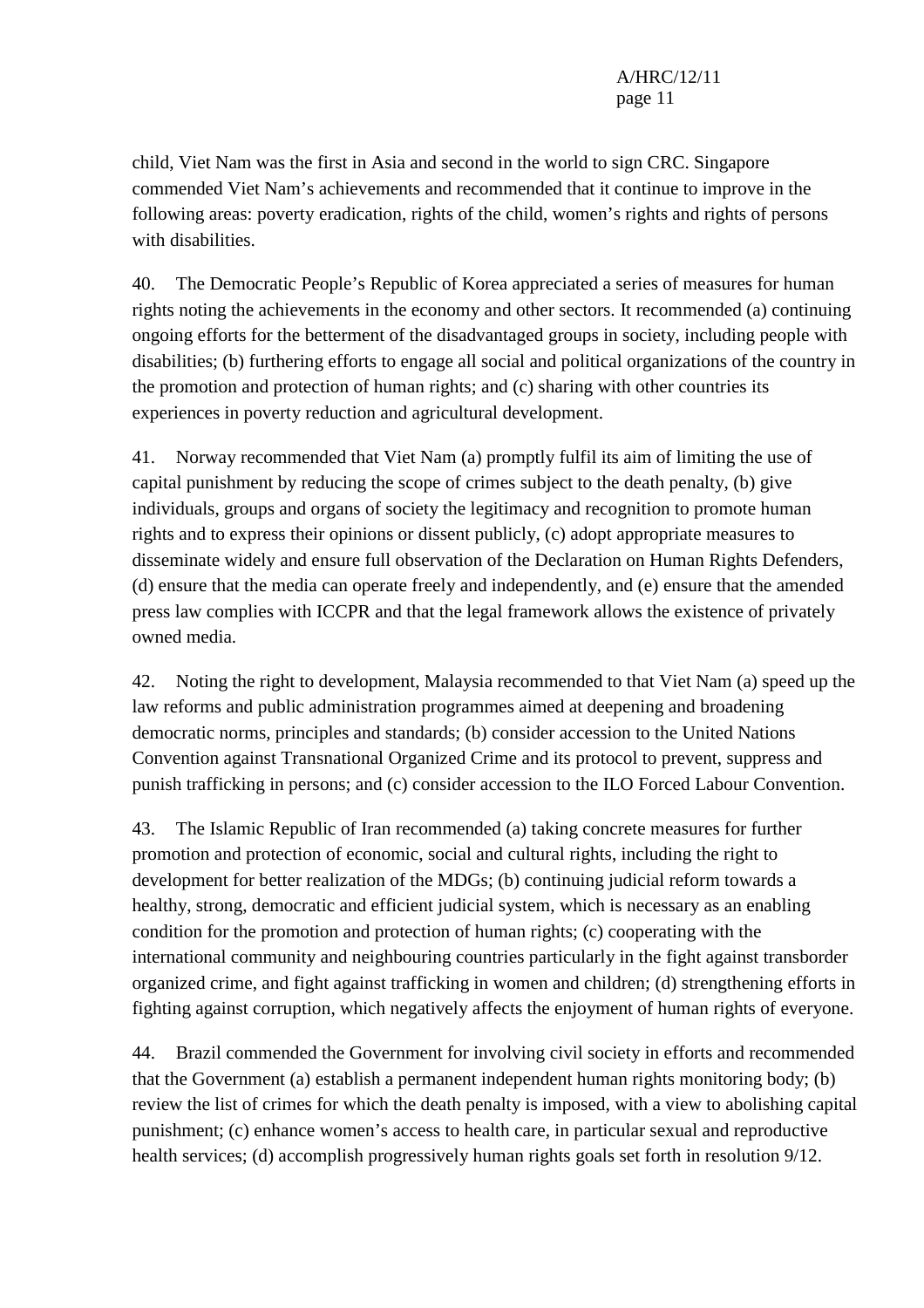45. Sweden welcomed the efforts to improve access to health and education and recommended that Viet Nam (a) take further measures to prevent violence and discrimination against ethnic minorities. Sweden noted from the national report the more than 20 million Internet users in Viet Nam and recommended that (b) full respect for freedom of expression, including on the Internet, be incorporated in the forthcoming media law reform. Sweden recommended that Viet Nam (c) step up efforts to enable early ratification of CAT and (d) take further action to enforce the women's rights laws that have been passed and ensure that women are informed of their rights.

46. Noting challenges in connection with opening to the market economy, Benin recommended (a) adopting various measures for prevention and early diagnosis of transmissible diseases and pandemics, notably HIV/AIDS, by giving priority to vulnerable groups, particularly national minorities, the poor and sex workers, and (b) continuing efforts aimed at the promotion and protection of human rights.

47. The Netherlands recommended that the Government (a) ensures that press laws are in compliance with article 19 of ICCPR, (b) authorize independent and privately-run newspapers and magazines, and (c) lift restrictions on Internet usage such as filtering and surveillance. It welcomed steps towards the ratification of the United Nations Convention against Corruption. The Netherlands noted the generous number of invitations, and recommended that Viet Nam (d) consider issuing a standing invitation to all United Nations special procedures.

48. Australia welcomed the increasingly frank bilateral human rights dialogue between Australia and Viet Nam. It recommended that Viet Nam (a) consider strengthening press freedom protections contained in the 1999 press law to support these objectives; and (b) continue to work to ensure that key pieces of national legislation, including the 1999 Penal Code and 2003 Criminal Procedures Code, are consistent with its international human rights treaty commitments. Australia welcomed Viet Nam's commitment to consider accession and recommended that it (c) accede to CAT in a timely manner.

49. Yemen, noting the rapid economic growth which had enabled Viet Nam to strengthen sectors like education, health, infrastructure, human resources and poverty reduction, recommended that it share its experiences and lessons learned with other developing countries.

50. Cambodia appreciated the overall efforts and progress made by the Government in economic, social and administrative reform. It recommended that Viet Nam (a) continue its sustainable efforts and share its experiences and best practices in the area of poverty reduction with other developing countries, especially through the programme of South-South cooperation, while participating in international efforts to promote the right to development. It recommended that Viet Nam (b) continue efforts in its current economic and political platform to protect and guarantee people's rights, namely religious freedom, and continue and enlarge social security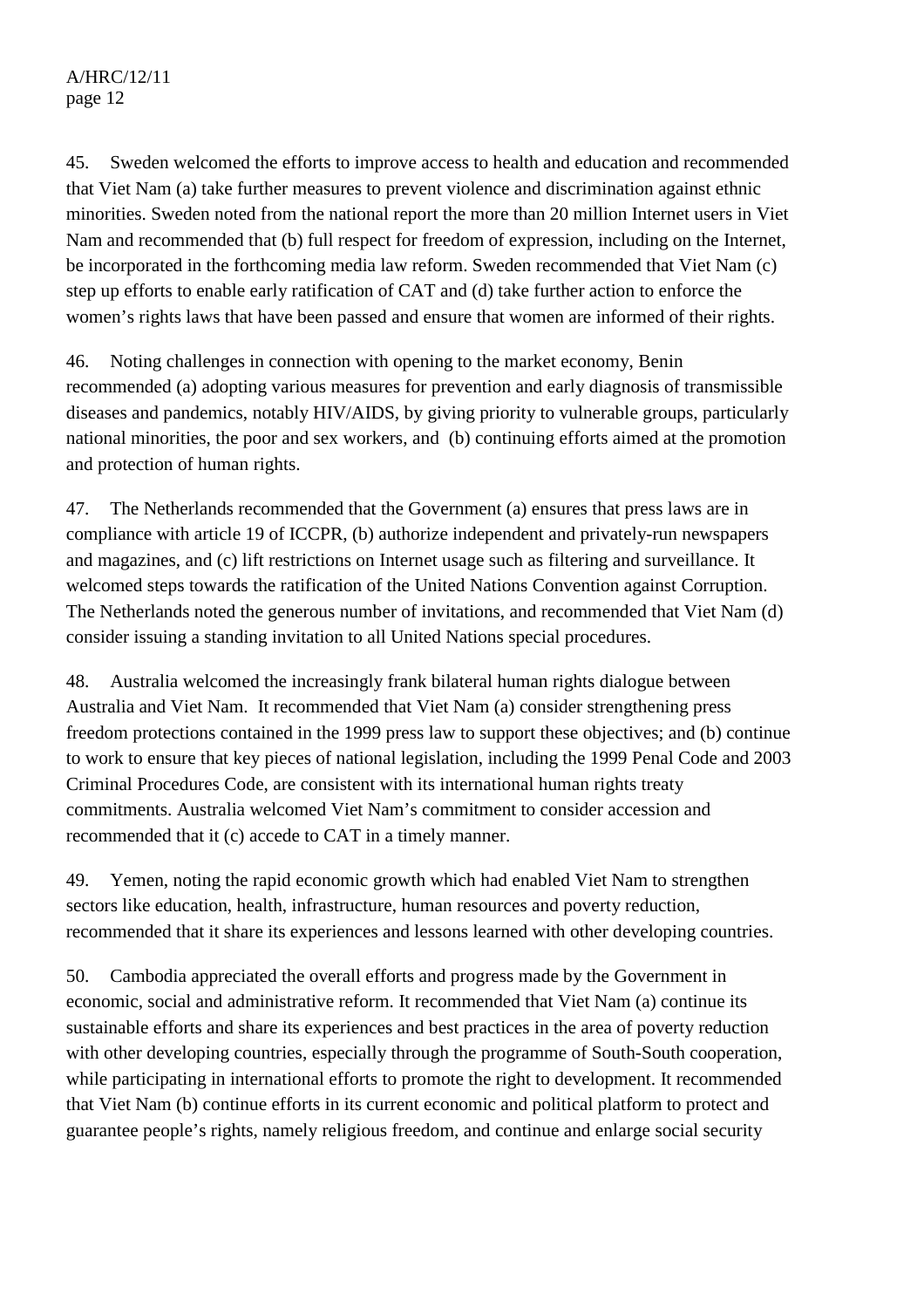networks for the poor, vulnerable and other disadvantaged groups, improving their well-being and their participation in social associations and social groups.

51. While commending Viet Nam for its recent progress in terms of freedom of religion, the United Kingdom remained concerned that implementation of legislation remains patchy, particularly at the provincial level. It recommended that Viet Nam (a) engage substantively with international experts on the development of its media law and work to increase the independence of media institutions; (b) continue to build policy dialogue between the Government and independent civil society organisations; (c) engage in dialogue with international experts on legal developments, including the review of its Penal Code to allow less scope for open interpretation by judges and courts; (d) continue to undertake comprehensive training programmes for local officials and monitor progress on implementation of legislation; (e) re-engage with the Special Rapporteur on freedom of religion.

52. Egypt noted the rising economic growth, a sharp decline in poverty levels and progress in the areas of education, gender equality and the right to food. Egypt recommended (a) continuing efforts aimed at improving social security in the country, especially at this time of economic and financial crises; (b) continuing efforts to improve all political as well as economic, social and cultural rights in conformity with the universally agreed human rights standards and norms; and (c) devising plans and strategies enabling it to reach out to remote areas and members of the population and hence improve their living conditions and ensure the protection of their rights.

53. The Libyan Arab Jamahiriya noted that Viet Nam was among the first to implement a long-term plan for persons with disabilities, enabling them to be fully integrated in society. Notwithstanding efforts, there were a number of poor people and persons with disabilities who suffered from discrimination. It recommended that Viet Nam make the necessary efforts to improve the living conditions, stability and integration within society of persons with disabilities.

54. Japan noted that it has for many years assisted Viet Nam in developing the legal system and expressed its intention to continue to assist. Japan recommended that Viet Nam (a) continue to make further efforts to advance the human rights of socially vulnerable people, including ethnic minorities, persons with disabilities, women, children, persons with HIV/AIDS and victims of human trafficking; (b) develop its domestic legal system and ensure the appropriate execution of the law towards the implementation of the international human rights instruments to which it is party.

55. Highlighting Viet Nam's excellent results in, inter alia, poverty reduction, Mexico recommended (a) taking necessary measures to establish a national human rights institution in accordance with the Paris Principles; (b) enhancing its cooperation with the United Nations special procedures, particularly extending an invitation to the Working Group on Arbitrary Detention; and, with a view to complementing the initiatives taken by the Government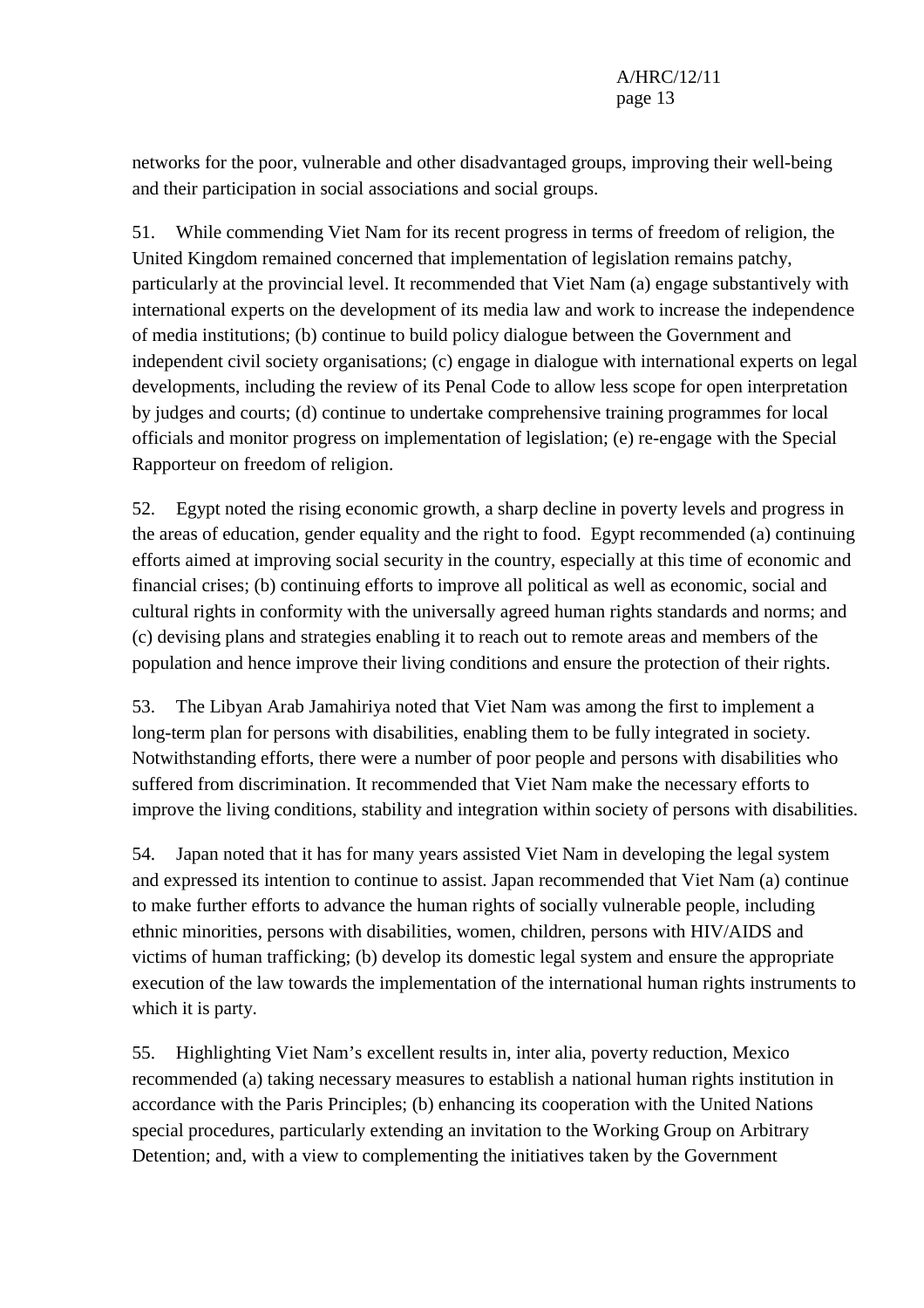A/HRC/12/11 page 14

concerning ethnic minorities, (c) favourably considering the ratification of ILO Convention No. 169 concerning Indigenous and Tribal Peoples in Independent Countries.

56. Azerbaijan noted the legal basis existing in Viet Nam to protect and promote children's rights. It recommended that the Government (a) continue its efforts in the field paying inter alia particular attention to vulnerable groups such as children, women, persons with disabilities and ethnic minorities. It asked whether Viet Nam envisaged establishing a national system to receive, monitor and investigate complaints on child abuse. It noted that patriarchal attitudes and domestic violence still remain a challenge. It recalled that a number of the country's reports to treaty bodies are overdue, and asked about the reasons. Azerbaijan recommended that Viet Nam (b) consider ratifying ICRMW and CPD; and (c) establish a national human rights institution in compliance with the Paris Principles.

57. Sri Lanka stated that Viet Nam more than any other country has stood up for the human rights of its own people and throughout the world by fighting for national independence, freedom and social progress. It noted that nothing is more precious than independence and freedom, which the people of Viet Nam have demonstrated. Sri Lanka commended the national report of Viet Nam and urged that the five lessons contained in the national report be disseminated as widely as possible and that Viet Nam disseminate its rich experience globally as much as possible.

58. Noting that Viet Nam is faced with challenges in vocational training, improving natural disaster management and protection of vulnerable groups, the Syrian Arab Republic recommended (a) continuing its efforts to meet these development challenges, achieve sustainable development and enhance the State capacities to protect rights and fundamental freedoms of all Vietnamese citizens; and (b) sharing the five lessons included in its national report with developing countries.

59. New Zealand welcomed the commitment to strengthen cooperation and recommended that Viet Nam (a) issue a standing invitation to all special procedures and, in particular, that it seeks visits by the Special Rapporteurs on freedom of religion or belief, freedom of expression, torture and violence against women. It recommended that Viet Nam (b) permit independence of the media, improves its implementation article 19 of ICCPR and allow the establishment of privately-run media organizations. New Zealand was interested to hear what steps Viet Nam is taking to combat discrimination against women. It recommended that Viet Nam (c) take steps to abolish the death penalty and increase transparency around its use; and (d) establish a national human rights institution, in accordance with the Paris principles.

60. Austria referred to article 120 of the Criminal Procedure Code and asked if the Government is considering any changes. Austria recommended that the Government (a) take concrete steps to effectively ensure that all persons deprived of their liberty are brought before a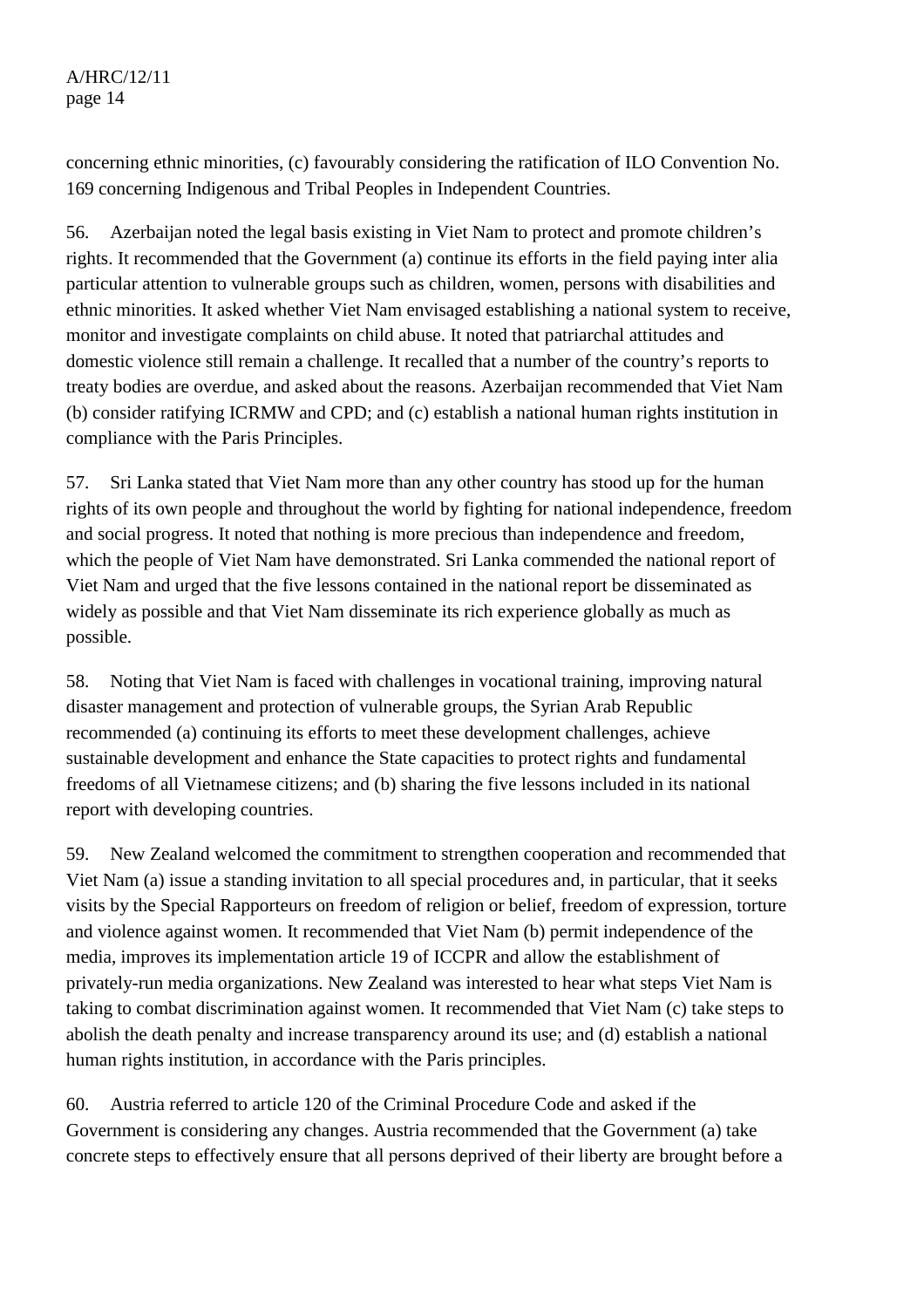## A/HRC/12/11 page 15

judge without delay. Referring to concerns about Decree No. 89/198, it recommended that the Government (b) provide public information on how many detention camps the police and military have in fact set up and how many persons are detained therein; and (c) ensure unhindered access to legal representation by persons detained in such facilities. Austria recommended (d) intensifying efforts to combat child prostitution, providing effective support to the children affected and sensitizing the police to this problem in particular through adequate training courses.

61. Switzerland was carefully monitoring measures to deal with corruption. It noted that mass media play a crucial role and recommended that Viet Nam (a) ensure that the review of the press law follows the international standards on this subject, particularly with respect to protection of journalists. It recommended that Viet Nam (b) revise its legislation on the death penalty to bring it into line with existing international standards on the subject, especially concerning transparency. Switzerland urged Viet Nam (c) to fully implement the land law and (d) to issue a standing invitation to all special procedures.

62. Bangladesh stated that rapid economic progress, pro-people policies and ongoing legal reform will contribute to improvements. Bangladesh recommended that the Government (a) share its successful development experiences in the area of poverty alleviation, agricultural reform, education and health care with other developing countries; (b) strengthen its efforts in generating social awareness on positive gender roles, targeting particularly alleviation of existing gender-based disparities in education and the labour market; and (c) continue ongoing legal reforms and seek technical assistance from relevant international partners if deemed necessary.

63. Asking whether Viet Nam would accept a visit by the Special Rapporteur on freedom of opinion and expression, Finland recommended (a) allowing media to take their watchdog role in society, (b) amending its press law to comply with ICCPR, and (c) repealing or amending its Penal Code to ensure that it cannot be applied in an arbitrary manner to prevent the freedom of expression. Asking whether Viet Nam would accept a visit by the Special Rapporteur on extrajudicial, summary or arbitrary executions, Finland recommended (d) imposing a moratorium on executions immediately with the ultimate goal of abolishing the death penalty altogether.

64. Germany noted the concerns of the Committee on the Rights of the Child about the increasing level of child prostitution and sex tourism and asked about measures taken. Germany recommended (a) strengthening cooperation with United Nations human rights mechanisms; (b) inviting and facilitating the visit of the Special Rapporteur on freedom of religion and belief; (c) establishing a national human rights institution in accordance with the Paris Principles; (d) taking all necessary measures to end restrictions on the rights to freedom of expression and peaceful assembly. It also recommended (e) publishing all information about the imposition and use of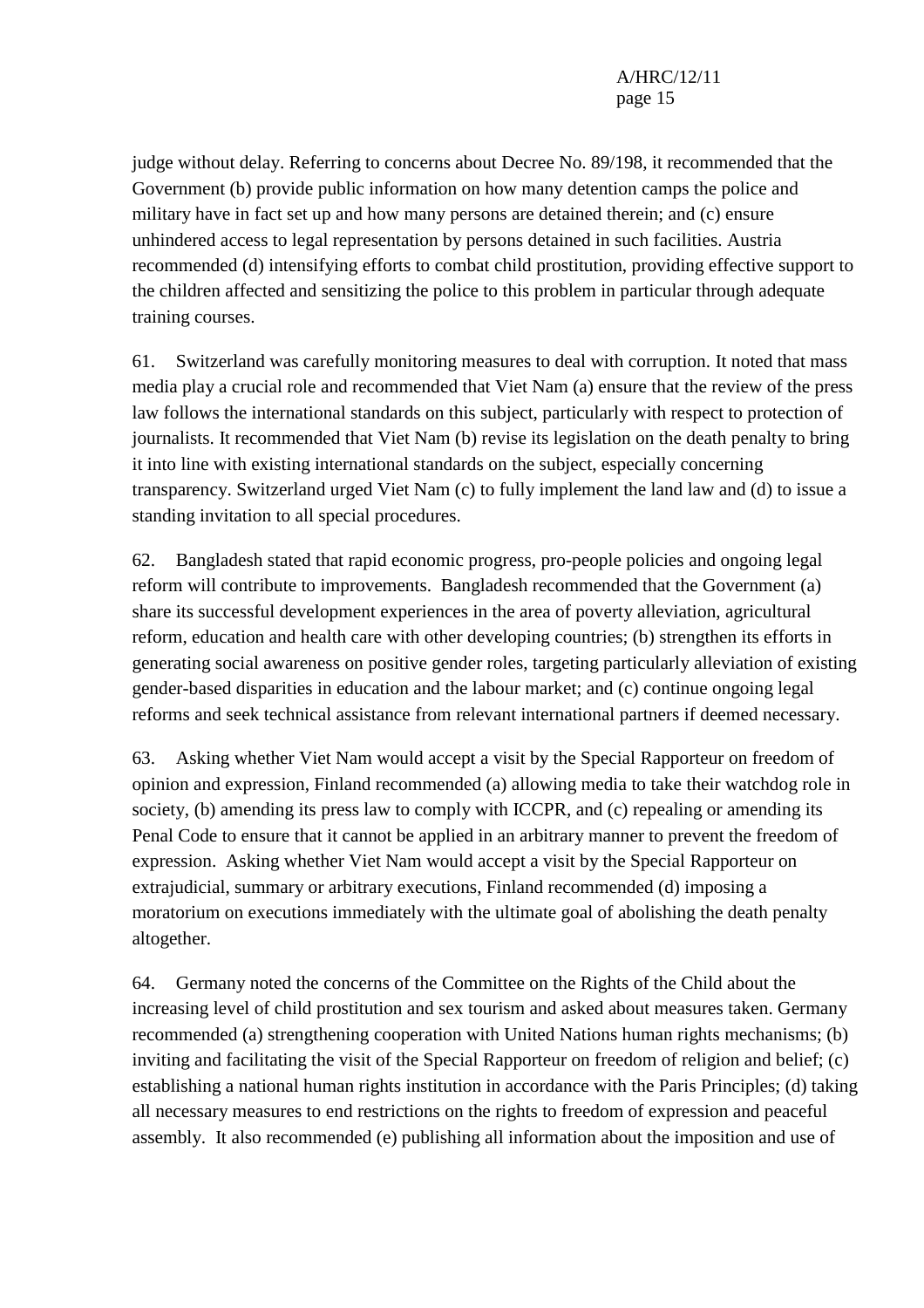the death penalty, including information on executions carried out and (f) reducing the number of offences liable for the death penalty.

65. Turkey encouraged the Government to extend an open invitation to all special procedures and recommended that the Government (a) take concrete action to strengthening the legal basis for the accountability of State authorities and improvement of judicial scrutiny over their activities. It asked about measures to improve the juvenile justice system and recommended the Government to (b) pursue judicial and administrative reforms with a time-bound action plan to build an effective, open and transparent legal system based on the rule of law. It recommended that the Government (c) ratify the Protocol to Prevent, Suppress and Punish Trafficking in Persons and (d) continue its socio-economic development plans and take targeted measures to ensure active participation of women in the labour market.

66. The United States recommended that Viet Nam (a) demonstrate its commitment to article 69 of its Constitution, article 19 of ICCPR and article 19 of the Universal Declaration of Human Rights by ensuring freedom of expression for members of the press without fear of arbitrary arrest or prosecution, provide for the free flow of information on the Internet and abolish restrictive regulations on blogging and the media; (b) demonstrate its commitment to articles 50 and 69 of the Constitution, articles 19, 21, and 22 of ICCPR and article 20 of the Universal Declaration by allowing individuals to speak out on the political system and by releasing all prisoners of conscience, such as Father Nguyen Van Ly, Nguyen Van Dai and Le Thi Cong Nhan, and abolish vague "national security" provisions such as articles 84, 88, and 258 used to convict those who voice dissent against the Government or its policies. It recommended that the Government (c) in accordance with article 70 of the Constitution, speed the process for the local registration of churches and religious organizations as mandated under the framework on religion and allow for an equitable resolution of property disputes as required under the Constitution and the Prime Minister's decree on religious property, and (d) recognize the United Buddhist Church of Vietnam and allow it to function independently of the Vietnamese Buddhist Sangha as well as allow multiple branches of the Hao Hao and Cao Dai faiths.

67. Morocco requested further information on the Peoples' Inspection Councils and Public Investment Surveillance Councils. Morocco recommended: (a) reinforcing advocacy and information measures through specific human rights education and training programmes; (b) continuing paying attention to equality of opportunities, and creating favourable conditions for people residing in rural and mountainous areas; (c) taking supplementary measures to support access of minority children to education by helping them maintain and develop their traditions and languages; (d) continuing national efforts aimed at combating forced labour and trafficking in persons; (e) taking necessary measures to prevent, suppress and punish trafficking in persons, particularly women and children.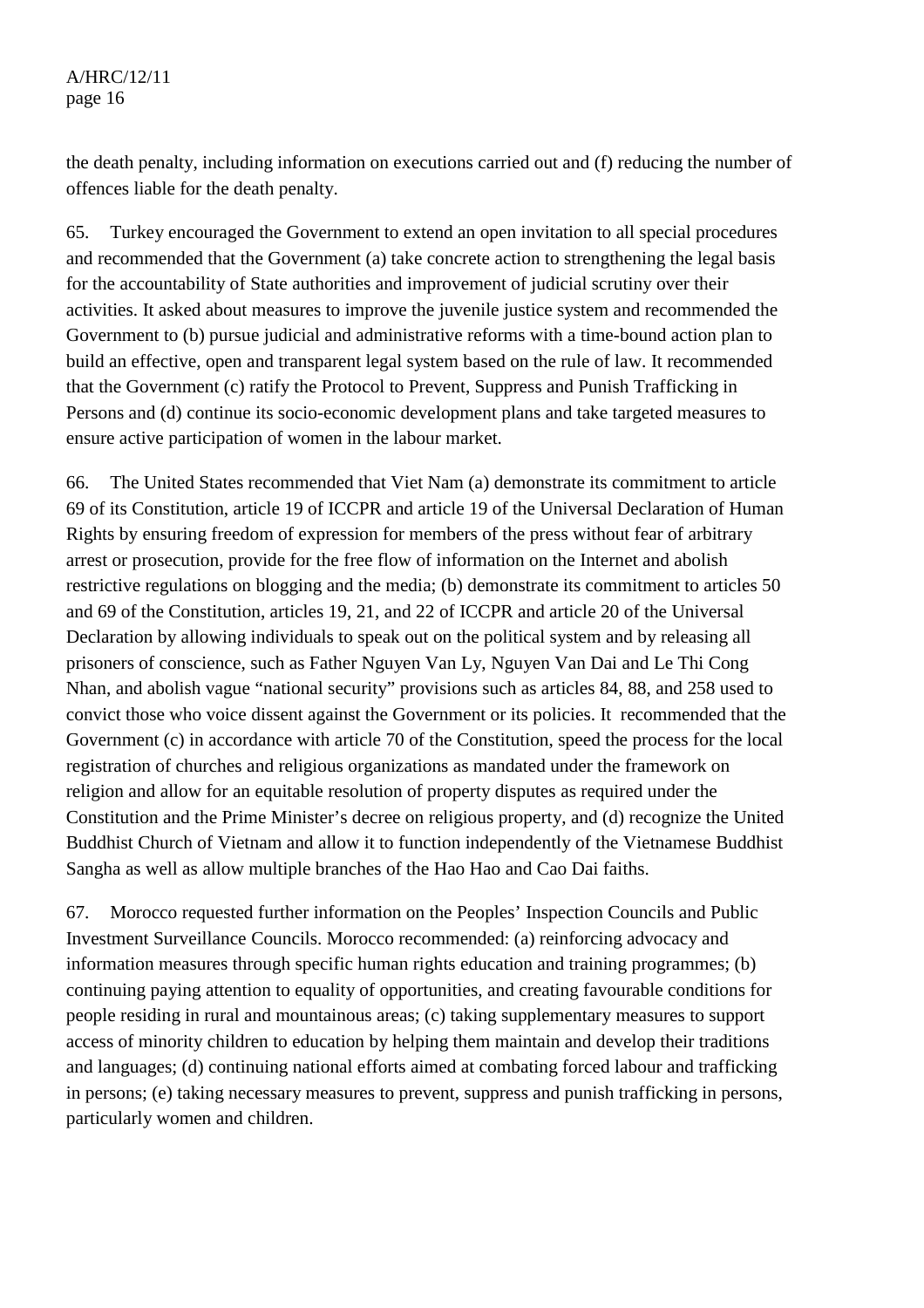68. India noted that the Committee on the Rights of the Child welcomed national action plans on children and trafficking in women and children, and it appreciated acknowledgments of challenges including the rich-poor gap and urban-rural disparity. It recommended that the Government (a) continue to pay special attention to disadvantaged sections of the society, in particular the ethnic minorities and persons with disabilities, so as to ensure their fuller participation in the socio-political life of the country. It also recommended that the Government (b) continue its efforts to preserve the language and culture of the country's ethnic minorities.

69. In responding to statements, the delegation of Viet Nam noted the Government's principle to guarantee social equality to allow all people to enjoy the benefits of development. The Government is determined to take stronger measures, such as additional programme in areas with a high proportion of poor households, vocational training for farmers, implementation of insurance and voluntary insurance, programmes on social housing for the poor, students, migrant workers, ethnic minorities, allocation of land for production, and provision of added resources for social safety from the State budget. The target is to bring the poverty rate below 10 per cent in 2010.

70. The delegation noted that international standards on the rights of employees and on trade unions are stipulated and protected in the Constitution and laws, and that Viet Nam has signed and ratified a number of ILO conventions. Vietnam's trade union has nearly 8 million members in enterprises of both State and private sectors and is the legitimate representative body in protecting the interest of employees. Vietnam is studying the contents of the remaining conventions, including ILO Conventions 87 and 98.

71. Viet Nam will strictly enforce the law on gender equality and the law against domestic violence, which was adopted in 2006.

72. The delegation noted that Viet Nam is a unified country with 54 ethnic groups, 53 of which are minorities making up nearly 14 per cent of the population. The equal political rights of the ethnic minorities are proclaimed in the Constitution, and any ethnic-based division or discrimination is forbidden. The proportion of ethnic minorities in all levels of the administration is increasing. Nationalities enjoy equality in education and health care, and the cultural identities, language and scripts of all nationalities are preserved and promoted. Viet Nam builds houses for poor ethnic minority people, promoting education and builds boarding schools for ethnic minority students. Languages and scripts of the ethnic minorities are taught in their schools and public offices; the areas of ethnic minority people have seen rapid development and improved conditions, with places of worship preserved and upgraded. The delegation acknowledged that ethnic minority areas still lag behind in terms of development

73. On religious issues, the State considers religion and belief a legitimate demand of the people, as proclaimed in the Constitution and legal documents. Viet Nam has 20 million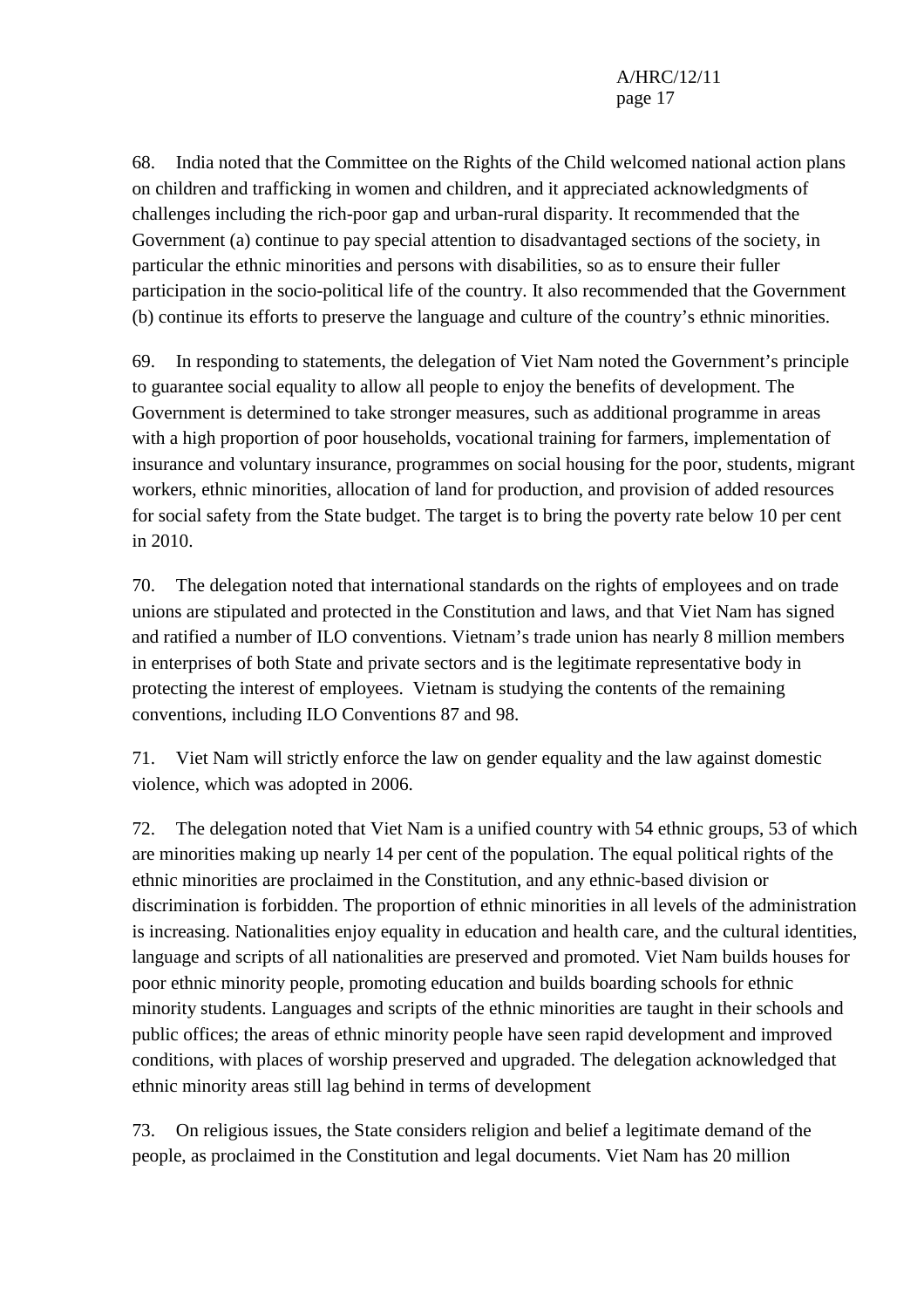followers of Buddhism, Catholicism, Protestantism and Islam, among others. Religious activities as Vesak of Buddhism, Christmas and Easter of Catholicism and Protestantism and Ramadan of Islam are organized with the participation of hundreds of thousands of followers. Viet Nam has also allocated land for the religions to build worshipping places. Religious texts have been printed in ethnic minority languages, such as Bana, Ede, Jarai and Khmer.

74. The Criminal Code had stipulated 44 offences subject to the death penalty; that was now reduced to only 29 offences and the death penalty was only applied to extremely serious crimes, such as drug trafficking and cruel murder to deter the criminals. Public opinion in Viet Nam is not yet ready for the complete removal of the death penalty. In 2006, Vietnam revised the law on complaints and denunciation, which allows organizations and individuals to lodge lawsuits in the judicial court to review the decisions made by administrative agencies related to the legitimate rights of the plaintiff.

75. The delegation stated that Viet Nam has enacted codes, laws and provisions to ensure social safety and deal strictly with acts infringing on national security and social stability, including the 1999 Criminal Code and the 2004 Law on National Security. The laws related to national security are in conformity with Viet Nam's socio-economic and political conditions as well as the international laws that Viet Nam has acceded to. There are no so-called "prisoners of conscience" and no one is arrested for criticizing the Government; only those who violate the laws have to bear criminal responsibility.

76. The delegation stated that any violations committed by individuals, State agencies or law enforcement officers shall be strictly dealt with in accordance with the law in force. Joining CAT is in principle in conformity with the policy and law of Viet Nam, which is taking speedy steps to join this Convention.

77. On the conditions of detention and reform of inmates and those subjected to temporary detention and investigation and interrogation, the delegation noted that all citizens have the right to complaints, and that in case of miscarriage of justice, those involved in the proceedings must compensate and can even be prosecuted criminally. The delegation reaffirmed that Vietnamese law prohibits all acts of torture and there is no practice of torture or degrading treatment of law offenders and those under detention for investigative purposes. It also stated that there are no detention camps of the military or police in Viet Nam. Every year, the State grants special amnesty for inmates with good conduct. In early 2009, 15,000 inmates were commuted and released.

78. Furthermore, the courts abide by the principle of equality, and no one is deemed guilty and punished, including being put under probation, until so found and sentenced by the court. Judges and people's grand juries are independent and only abide by the law, and Vietnamese law has strict rules on temporary arrest and detention. The delegation referred to an increased interest in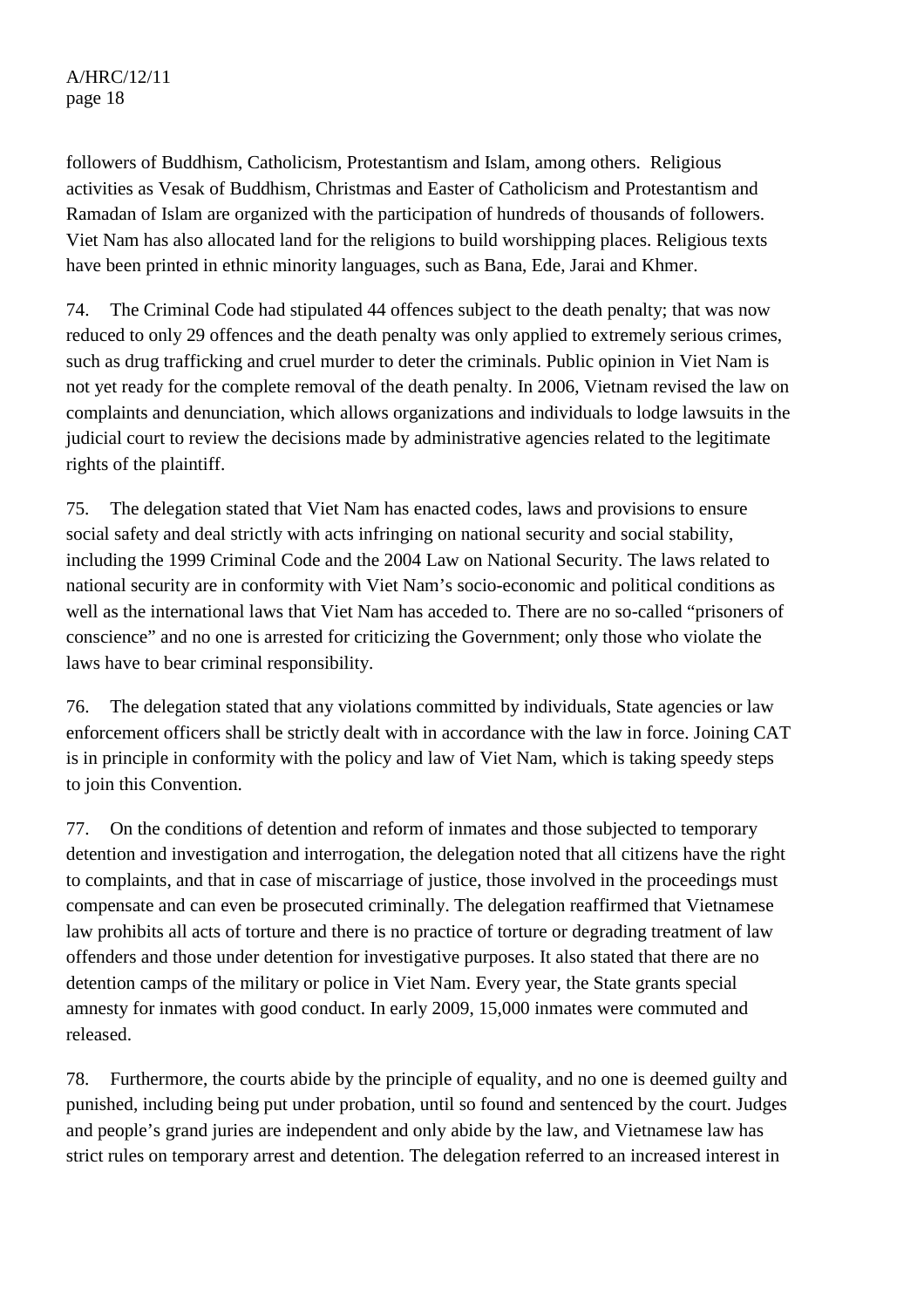judicial reform, which aims to make court hearings more democratic and transparent. The courts have ordered cash compensation for 80 per cent of those making petitions for remedy, and the rest of the cases are being settled.

79. The delegation referred to Constitutional provisions and stated that the rapid development of the press in Viet Nam testifies to the freedom of speech, freedom of press and the right to information. The press, inter alia, monitors the implementation of laws and is indispensable for combating corruption. Every citizen has the right to provide feedback on socio-economic development plans and programmes, and many cases of corruption and wrongdoing have been detected and denounced by the people and brought to justice. With people's feedback, authorities have cancelled or adjusted many major construction projects. The Government has implemented training and retraining programmes for over 2,000 journalists, thus helping improve the quality and reliability of the media. The law stipulates that socio-political and professional organizations are allowed to publish newspapers, and a new draft press law will consider allowing enterprises to publish newspapers.

80. Côte d'Ivoire noted that Viet Nam provides appropriate nutrition for its population and that 20 per cent of its budget is dedicated to education. It recommended that Viet Nam (a) continue and enhance efforts to reduce the level of poverty, especially for vulnerable groups, so as to boost employment, improve access to health and increase available social housing, and (b) continue reforming the judiciary and civil service and building a State based fully on the rule of law.

81. While commending the efforts, the Republic of Korea expressed concern that some parts of the rural population, ethnic minority women and children and persons with disabilities benefit little from the improved economic conditions. It recommended strengthening efforts in the areas of civil and political freedoms that include freedom of expression and the press and freedom of religion.

82. Nigeria noted challenges faced, including limited resources, inadequate training for judicial personnel and the high unemployment rate. Nigeria called on the international community to provide the necessary resources. Nigeria recommended that Viet Nam (a) ratify CPD and put in place the draft law on people with disabilities in timely fashion; (b) sign and ratify the CAT as recommended by the Committee on the Elimination of Discrimination against Women in 2007; and (c) improve prison conditions.

83. Argentina recommended that Viet Nam (a) take the necessary steps to comply with ICCPR, particularly to reduce cases of arbitrary detention and ensure that the right to a fair trial based in law is guaranteed; (b) take the necessary steps to ensure that citizens can fully enjoy these rights; (c) consider the possibility of inviting the Special Rapporteurs on freedom of expression and freedom of religion to visit the country. Argentina recommended (d) ratification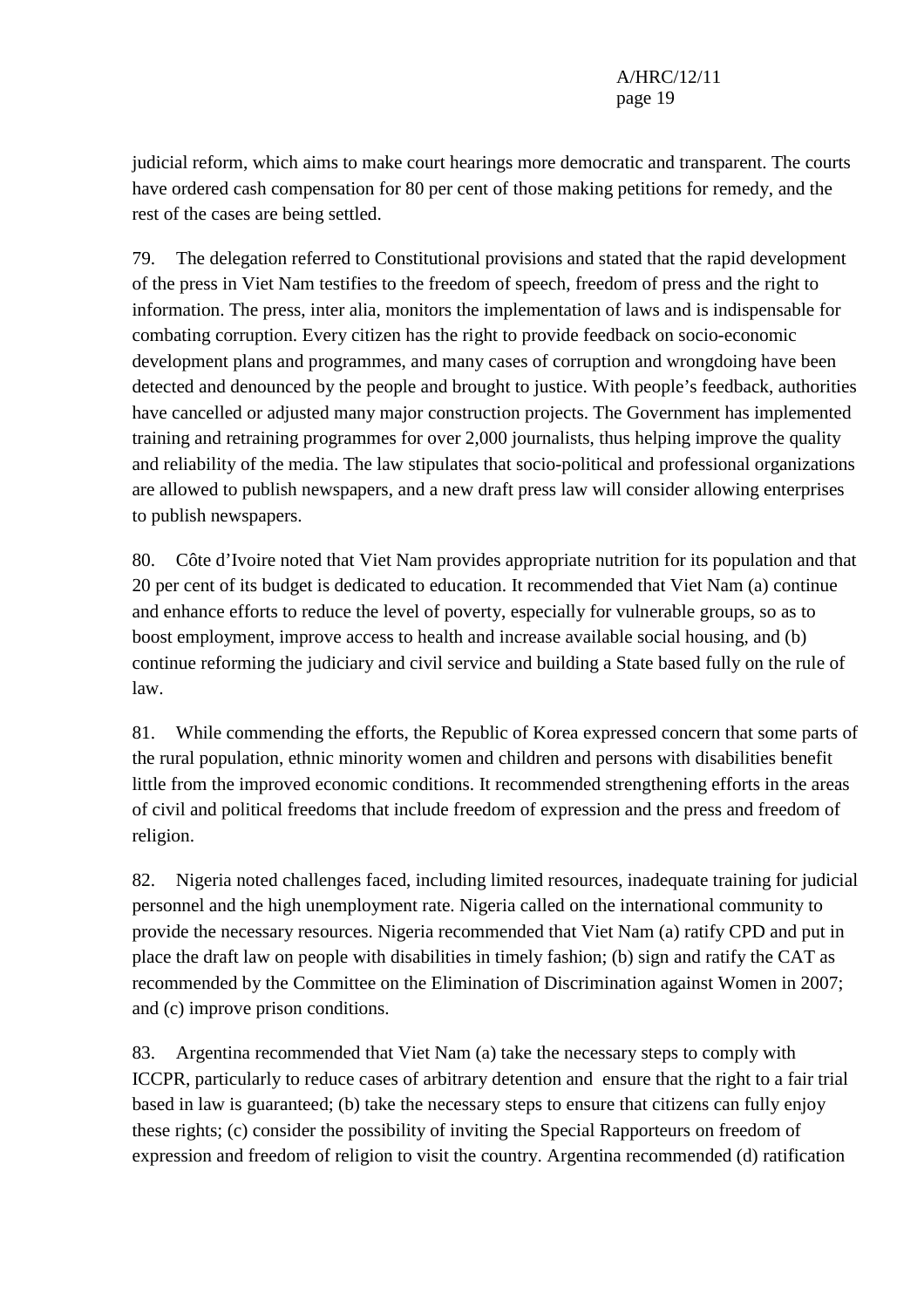of the second Optional Protocol to ICCPR to abolish the death penalty; until this happens it commends the reduced number of crimes to which this penalty is applicable and hopes that this will be done in accordance with international standards and in full transparency. Argentina recommended that Viet Nam (e) ratify CED, the Rome Statute, the Palermo Protocol and the conventions on refugees and stateless persons. It asked about experiences in reforming the judicial system, rebuilding institutions in a post-conflict situation, and on measures to reduce hunger and meet the needs of vulnerable groups.

84. South Africa noted that promotion and protection of the human rights of persons with disabilities, especially those wounded in the war, is an example of a best practice to be emulated. It recommended ratifying CPD.

85. France referred to a draft bill in 2008 to revise the criminal code to reduce the number of crimes to which capital punishment is applicable, and asked when this is likely to be approved. It asked if Viet Nam would be willing to host visits by all requesting special rapporteurs and not only those working on economic, social and cultural rights. It asked about measures to prevent, combat and eradicate discrimination and violence against persons belonging to ethnic minorities. France recommended that the Government (a) take measures advocated by the Human Rights Committee to bring to an end restrictions to freedom of expression and opinion and to end, notably, restrictions on the creation of private media at the same time; (b) set up a national human rights institution in accordance with the Paris Principles; and (c) sign and ratify the Rome Statute.

86. Lebanon commended the ongoing efforts and noted that these have to be measured against the challenges of poverty, lack of adequate infrastructure and global crisis. Lebanon recommended that Viet Nam (a) maintain its commitment to strike a balance between the opening up of their economy and minimizing the adverse impacts on the most vulnerable and disadvantage groups in the society. It recommended that Viet Nam (b) uphold the progress it has achieved in ensuring religious freedom to the different communities and ensuring that religious and belief activities continue to be a vibrant and enriching feature of Vietnamese society.

87. Italy recommended (a) stepping up efforts to ensure the full respect of freedom of religion and worship, including by reviewing laws and provisions at all levels, related to the freedom of religion, in order to align them with article 18 of ICCPR; (b) giving a positive reply to the request to visit the country made by the Special Rapporteur on freedom of religion in 2008; (c) fully guaranteeing the right to receive, seek and impart information and ideas in compliance with article 19 of ICCPR; and (d) developing a national strategy to include in the school system at all levels appropriate measures in the field of human rights education in accordance with the Plan of Action 2005-2009 of the World Programme for Human Rights Education.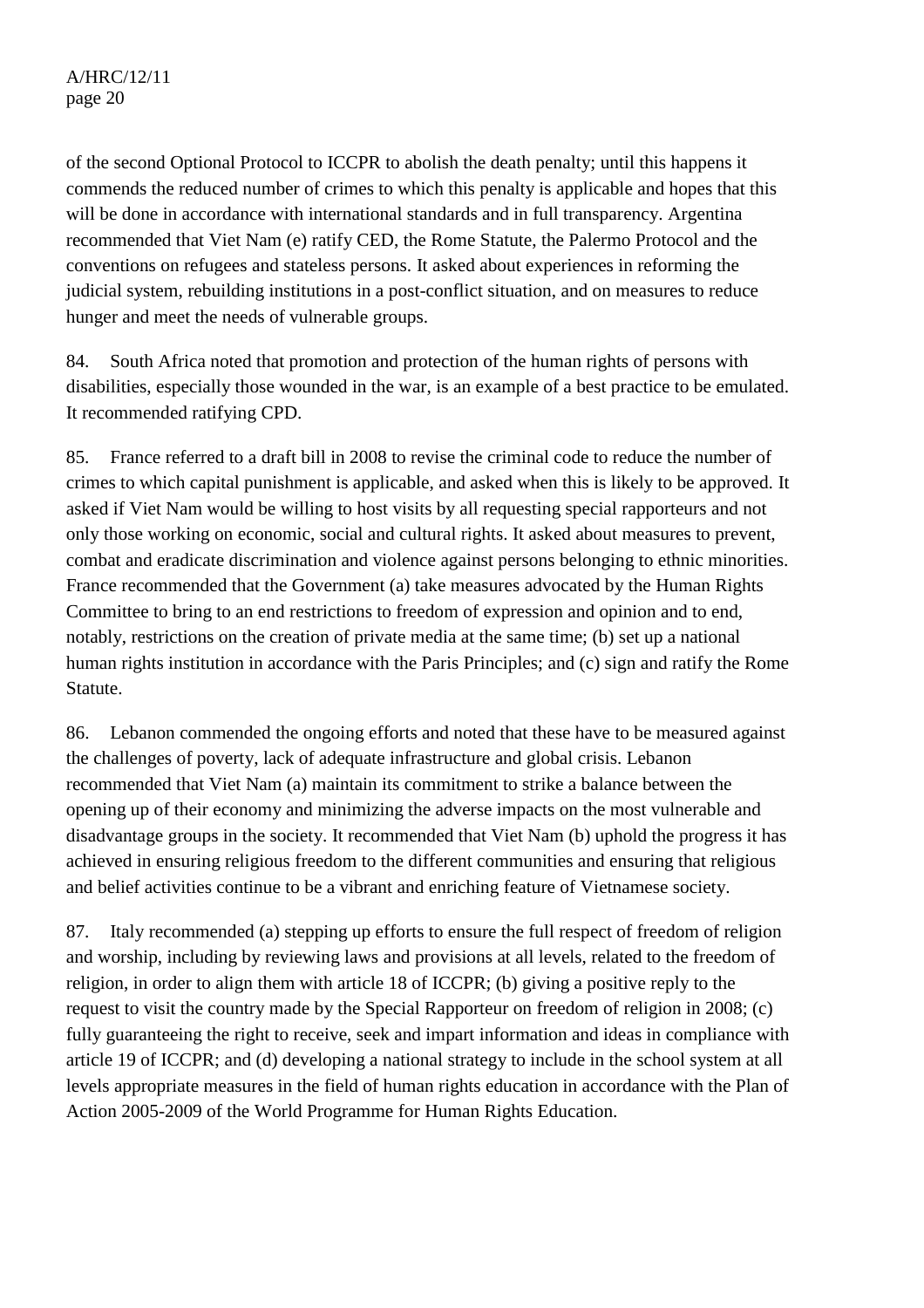88. Mauritius urged the international community to continue to assist in the area of poverty reduction. It noted developments to, inter alia, strengthen the legal basis for the accountability of State authorities in implementing human rights treaties. Mauritius asked for information on any plans to establish a national human rights institution, as also recommended by the Human Rights Committee, and on any challenges faced in this regard. It sought more information on any recent reforms to the judicial system, including with respect to legal aid.

89. Chile appreciated the efforts to fight extreme poverty. Chile recommended to Viet Nam that it consider (a) ratifying CAT and (b) the Optional Protocol thereto as soon as possible. Chile also noted the intention expressed to reduce the scope of the application of this punishment. Chile asked for more information about actions intended to redress, inter alia, the need to maintain social and political stability in order to achieve development, what Viet Nam understands by this concept, and how Viet Nam is going to ensure stability without imposing one single model on society.

90. Poland recommended (a) establishing a permanent independent human rights monitoring body, including child rights monitoring body. Noting reports that members of particular religious groups are facing serious limitation in the exercise of their right to freedom of religion and belief, Poland recommended (b) ensuring that legislation and the practice of the State are in full compliance with the requirements of article 18 of ICCPR. It recommended (c) repealing ordinance 44 on regulating administrative justice, which authorizes administrative detention, house arrest or detention in special protection centre and psychiatric facilities for two-year renewable periods without trial.

91. Pakistan referred to ongoing challenges acknowledged, and asked about specific measures being considered to ensure and enhance socio-cultural harmony among various ethnic and religious minorities. Pakistan recommended that Viet Nam (a) give priority and pay special attention to the problems faced by different minority groups, in particular the student community; (b) expedite implementation of its voluntary commitments; (c) enhance effectiveness of its legal, executive judiciary and law enforcements reforms, in line with international human rights standards.

92. Burkina Faso encouraged Viet Nam to further cooperate with the various United Nations special mechanisms, which would be proof of transparency and cooperation. Burkina Faso urged Viet Nam to continue its efforts in favour of the effective respect of individual and collective liberties. Burkina Faso recommended Viet Nam to strengthen its institutional mechanisms for the promotion and efficient protection of human rights by implementing the various international Conventions to which it is party and called upon the international community to back Viet Nam in this endeavour.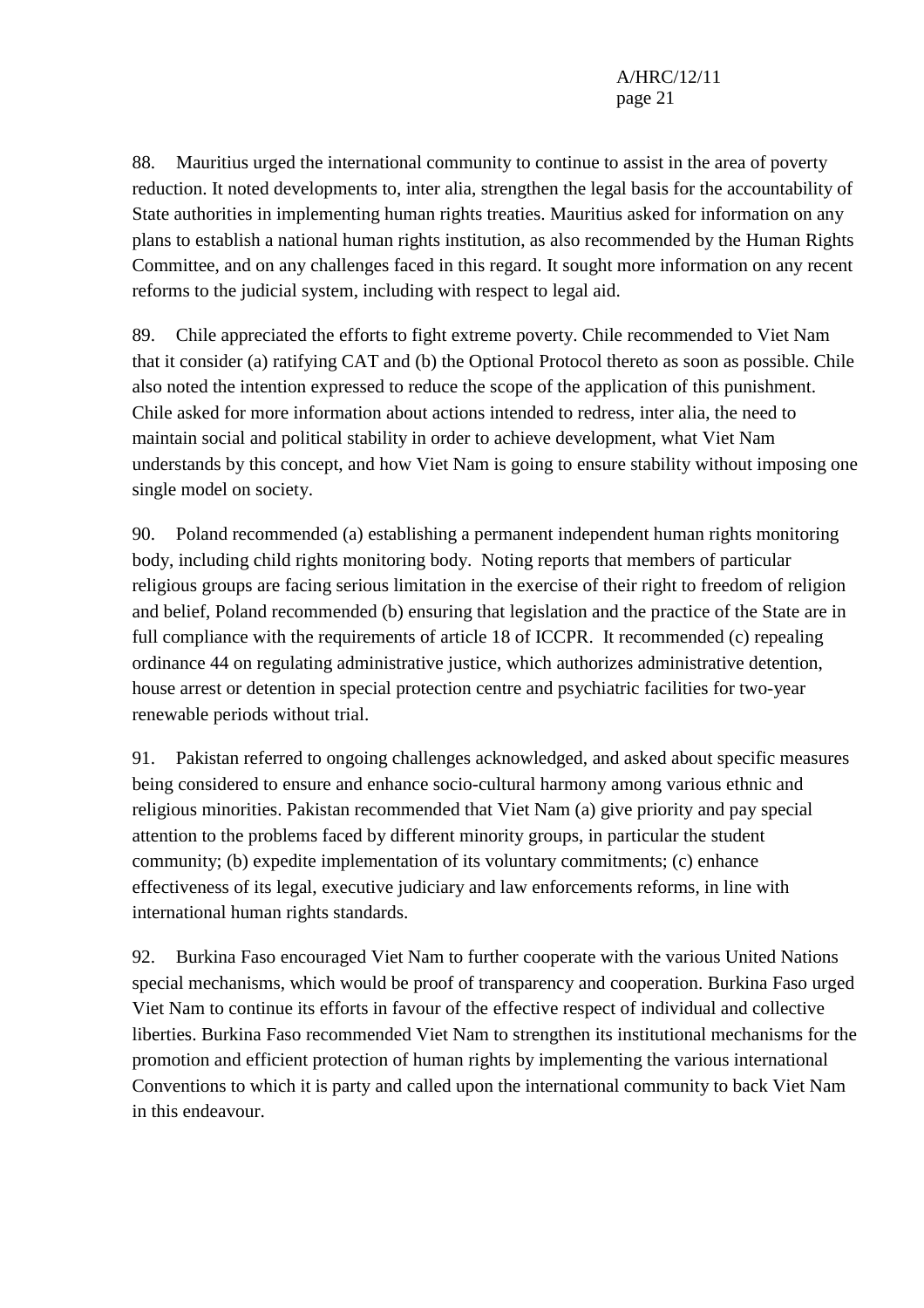# A/HRC/12/11 page 22

93. Brunei Darussalam appreciated Viet Nam's cooperation in ASEAN's efforts towards establishing a human rights body. Brunei Darussalam supported Viet Nam's commitments to continue working with other countries, the United Nations and agencies to ensure better enjoyment of human rights in the country.

94. Palestine noted the fight against gender disparities as a matter of concern, and commended that the situation is improving due to the Law on Gender Equality. It noted that Viet Nam still has to deal with the maintenance of poverty for some categories of the population, epidemics, natural disasters and climate change, which the leadership of the country is fully aware of. Palestine recommended Viet Nam to pursue its work, with the proper perspective it shows continuously, particularly in the training of its governmental staff.

95. Nepal noted with great appreciation the increasing role of the National Assembly in legislating and managing diverse views. It recommended Viet Nam to continue its efforts to preserve languages and culture of ethnic minorities and to promote and protect economic, social and cultural rights of its people, and share its experience on poverty reduction and agriculture development.

96. Zimbabwe recommended (a) sharing and exchanging its experiences with other nations, especially developing ones, in legal system reforms and (b) continuing the momentum on the provision of quality goods and services especially in education and health and in the disadvantaged areas that are difficult to access and those with a high preponderance of minorities.

97. Tunisia congratulated Viet Nam for the ideology underpinning political action being focused on the people, constituting both a purpose and driving force of political and social development. Tunisia welcomed the commitments of Viet Nam in paragraph 88 of the national report, and recommended it to continue the reforms under way, notably the attention to the promotion of the rights of women and children, and providing necessary protection and personal fulfilment.

98. Belarus noted considerable development in all sectors and the particular importance of having the right to work properly guaranteed. Belarus recommended that Viet Nam (a) continue the process of acceding to the appropriate ILO Conventions. Belarus noted that Viet Nam tries to comply with its obligations, and recommended that it (b) continue to accede to international human rights instruments and the regular reporting system attached thereto.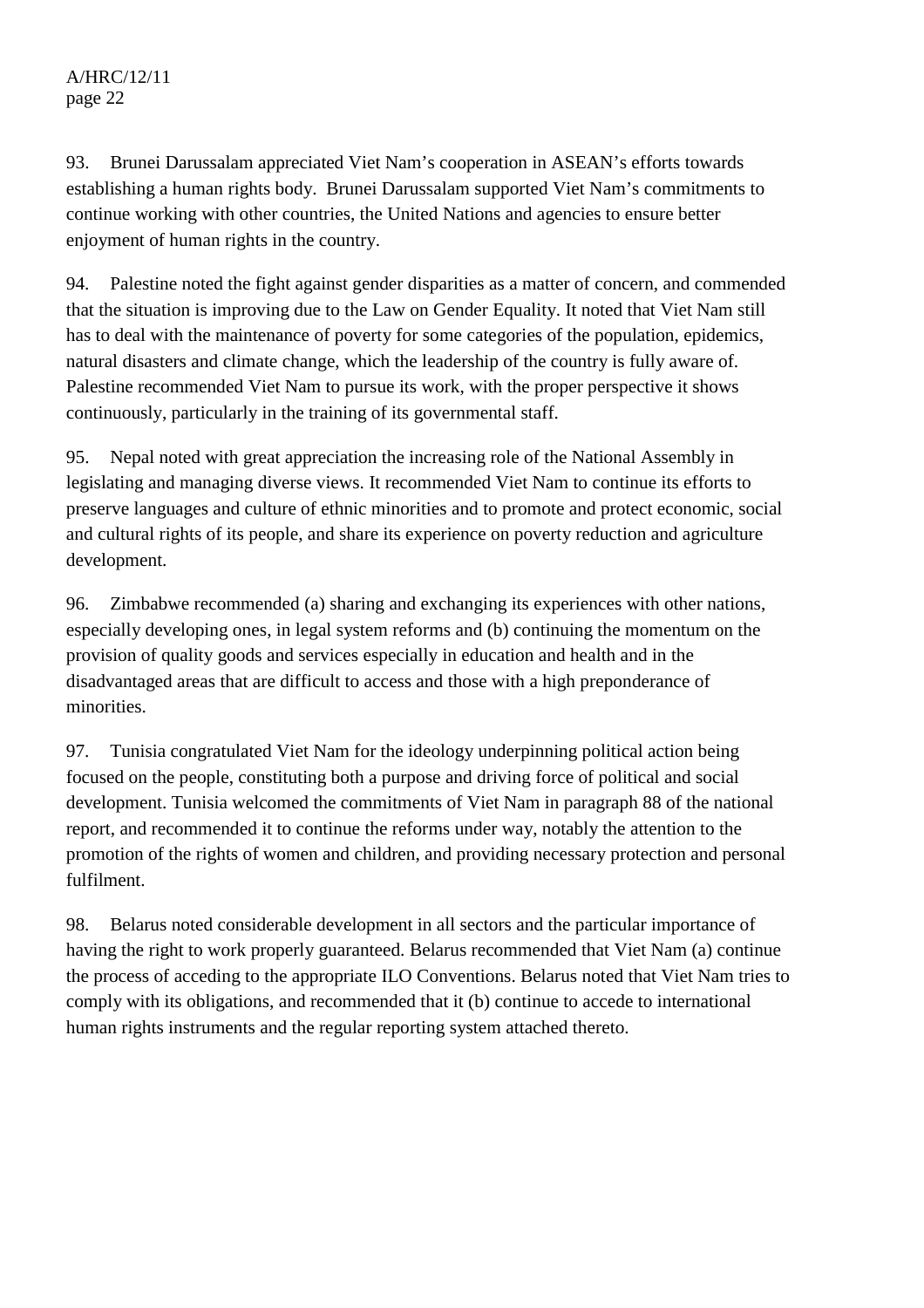## **II. ВЫВОДЫ И/ИЛИ РЕКОМЕНДАЦИИ**

99. Представленные в ходе интерактивного диалога рекомендации были рассмотрены Вьетнамом, и рекомендации, перечисленные ниже, были поддержаны Вьетнамом:

- 1. продолжать выполнять свои обязательства по международным договорам, участником которых Вьетнам является (Алжир);
- 2. рассмотреть возможность ратификации Конвенции о правах инвалидов (Южная Африка) (Азербайджан) (Нигерия) и своевременно разработать законопроект о правах инвалидов (Нигерия);
- 3. присоединиться к КПП (Австралия) (Швеция) (Нигерия); в соответствии с рекомендацией Комитета по ликвидации дискриминации в отношении женщин в 2007 году (Нигерия); рассмотреть возможность присоединения к КПП (Алжир); рассмотреть возможность ратификации КПП (Чили);
- 4. рассмотреть возможность присоединения к Конвенции Организации Объединенных Наций против трансграничной организованной преступности (Малайзия) и Протокола о предупреждении и пресечении торговли людьми, особенно женщинами и детьми (Малайзия) (Аргентина) (Турция);
- 5. рассмотреть возможность ратификации Международной конвенции о защите всех лиц от насильственных исчезновений, Конвенции о статусе беженцев, Конвенции о статусе лиц без гражданства и Римского статута Международного уголовного суда (Аргентина);
- 6. рассмотреть возможность ратификации Международной конвенции о защите прав всех трудящихся-мигрантов и членов их семей (Азербайджан);
- 7. рассмотреть возможность присоединения к международным договорам о правах человека и предусмотренной ими системе представления докладов (Беларусь);
- 8. рассмотреть возможность ратификации остальных основных конвенций о правах человека ( Индонезия);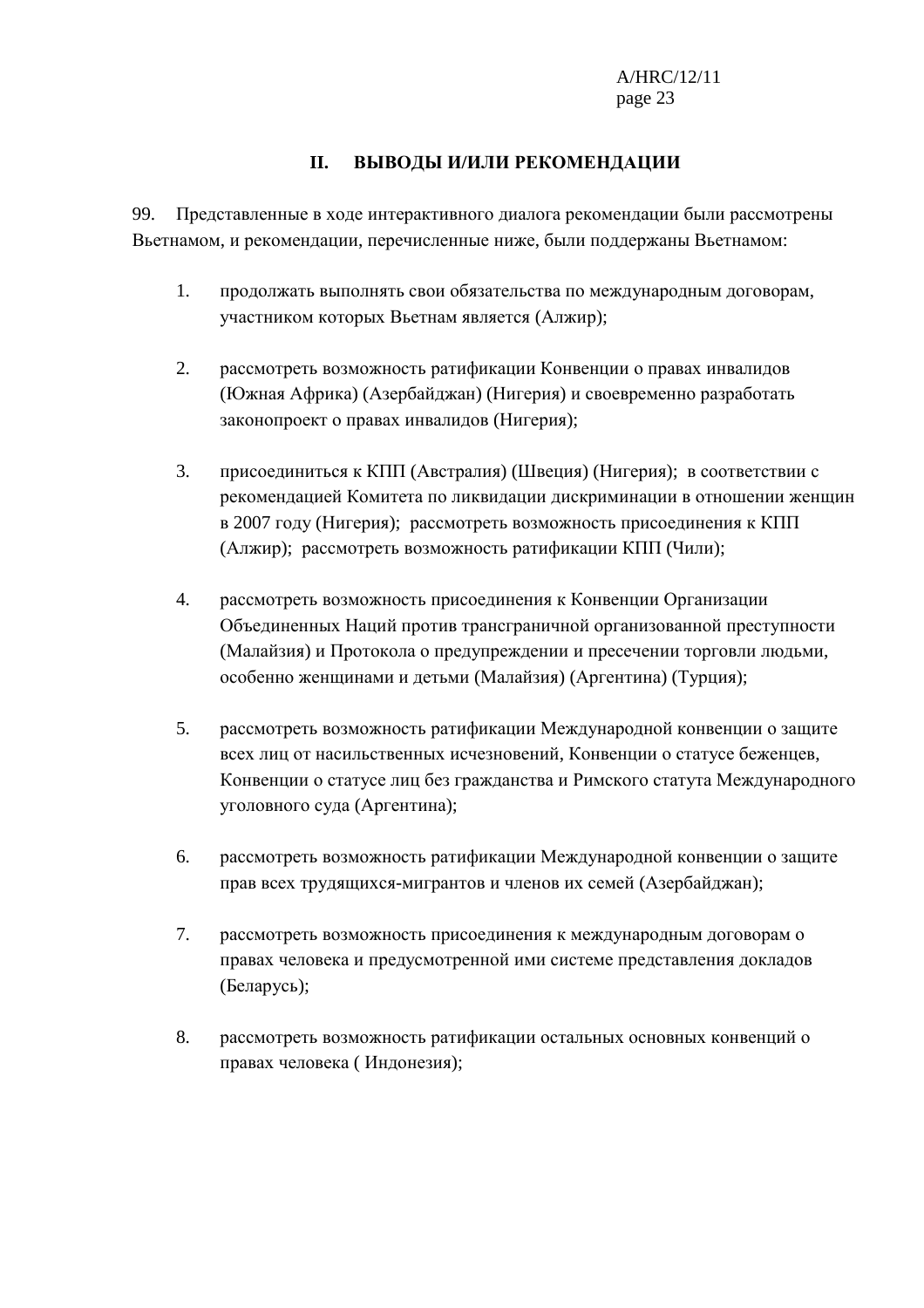- 9. развивать свою национальную правовую систему и обеспечивать надлежащее осуществление и применение действующего законодательства с целью реализации положений международных договоров о правах человека, участником которых является Вьетнам (Япония);
- 10. ускорить осуществление реформ законодательства и программ государственного управления, направленных на углубление и расширение демократических норм, принципов и стандартов (Малайзия);
- 11. поддерживать диалог с международными экспертами по изменениям в правовой сфере, в том числе по вопросам пересмотра Уголовного кодекса Вьетнама с целью сокращения возможностей для свободного толкования его положений судьями и судами (Соединенное Королевство); продолжать усилия для обеспечения соответствия основных элементов национального законодательства, включая Уголовный кодекс 1999 года и Уголовнопроцессуальный кодекс 2003 года, обязательствам страны в соответствии с международными договорами о правах человека (Австралия);
- 12. укреплять институциональные механизмы в целях поощрения и эффективной защиты прав человека путем осуществления различных международных конвенций, участником которых Вьетнам является, и обратиться с призывом к международному сообществу об оказании поддержки его усилий в этом направлении (Буркина-Фасо);
- 13. продолжать усилия, направленные на поощрение и защиту прав человека (Бенин); принять конкретные меры в целях дальнейшего поощрения и защиты экономических, социальных и культурных прав, включая право на развитие, для более полного достижения ЦРДТ (Исламская Республика Иран);
- 14. продолжать усилия по обеспечению более полного осуществления всех политических, а также экономических, социальных и культурных прав в соответствии с общепризнанными стандартами и нормами в области прав человека (Египет);
- 15. продолжать усилия по вовлечению всех соответствующих социальных и политических организаций в деятельность по поощрению и защите прав человека (Корейская Народно-Демократическая Республика) (Российская Федерация);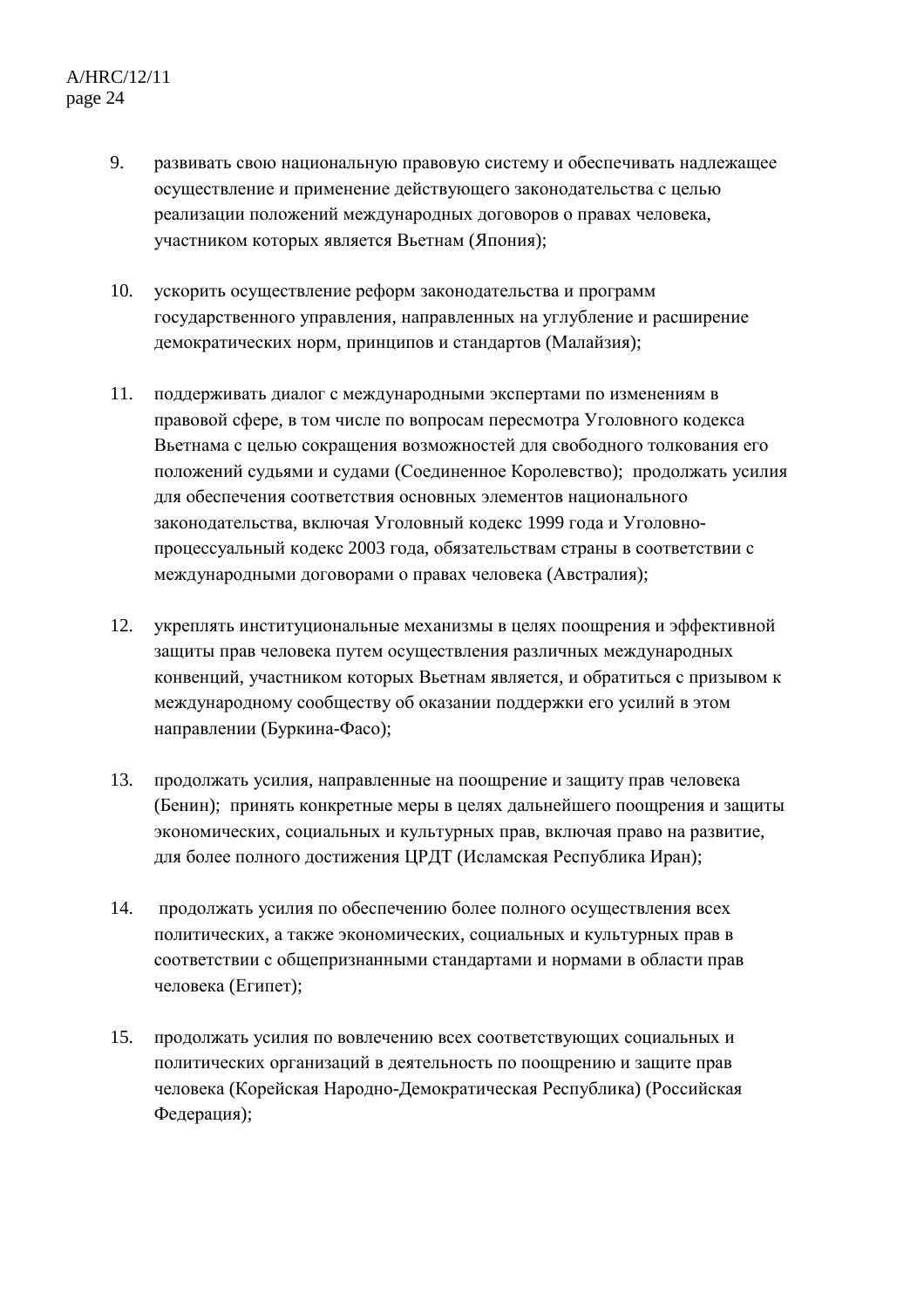- 16. уделять надлежащее внимание соблюдению универсальных ценностей в области прав человека с учетом конкретных особенностей Вьетнама (Алжир);
- 17. продолжать обеспечивать и совершенствовать образование и подготовку по вопросам прав человека для всех соответствующих государственных должностных лиц с целью усиления их потенциала и обеспечивать эффективное применение связанных с правами человека законов (Таиланд); продолжать осуществлять комплексные программы подготовки для должностных лиц на местах, оценивать прогресс, достигнутый в применении соответствующего законодательства (Соединенное Королевство);
- 18. активизировать меры информационно-просветительского характера путем осуществления конкретных программ в области образования и подготовки по вопросам прав человека (Марокко);
- 19. разработать национальную стратегию с целью включения в школьную систему на всех уровнях надлежащих мер в сфере образования по вопросам прав человека в соответствии с Планом действий на 2005-2009 годы, разработанным в рамках Всемирной программы образования в области прав человека (Италия);
- 20. обеспечить последовательное достижение целей, закрепленных в резолюции 9/12 (Бразилия);
- 21. продолжать свои усилия с присущим стране учетом перспективных целей, в частности в сфере подготовки своих государственных должностных лиц (Палестина);
- 22. активизировать сотрудничество со специальными процедурами Организации Объединенных Наций (Германия) (Мексика);
- 23. возобновить сотрудничество со Специальным докладчиком по вопросу о свободе религии (Соединенное Королевство);
- 24. продолжать поощрять осуществление прав человека и основных свобод, в частности осуществление народами, находящимися под иностранной оккупацией, их права на самоопределение (Алжир);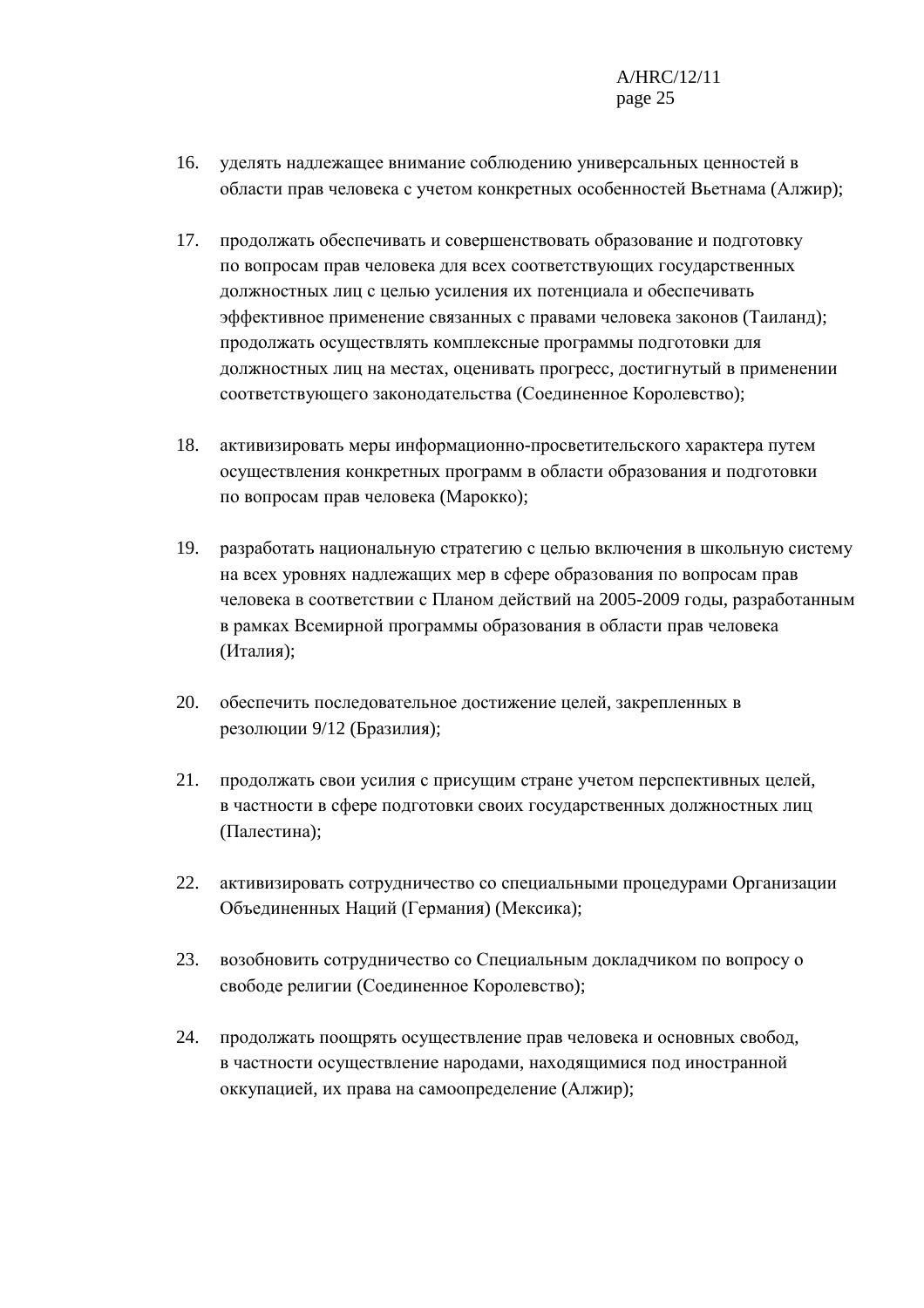- 25. разработать планы и стратегии, охватывающие удаленные районы и проживающие в них группы населения и позволяющие улучшить условия их жизни и обеспечить защиту их прав (Египет);
- 26. продолжать уделять внимание обеспечению равенства возможностей и созданию благоприятных условий для лиц, проживающих в сельских и горных районах (Марокко);
- 27. продолжать усилия по информированию широких слоев населения о соответствующих законах и о правах женщин в целом и широко использовать средства массовой информации для повышения степени информированности о принципах гендерного равенства и публикации соответствующих документов на языках национальных меньшинств (Российская Федерация); принять дополнительные меры для обеспечения и осуществления принятых законов, а также принять меры по информированию женщин об их правах (Швеция);
- 28. активизировать усилия по информированию широких групп населения о позитивных гендерных ролях с уделением особого внимания сокращению существующих гендерных разрывов в сфере образования и на рынке труда (Бангладеш);
- 29. продолжать прилагать дальнейшие усилия по поощрению прав человека социально уязвимых лиц, включая инвалидов (Корейская Народно-Демократическая Республика) (Япония), представителей этнических меньшинств, женщин, детей, лиц, зараженных ВИЧ/больных СПИДом, и жертв торговли людьми (Япония);
- 30. продолжать усилия, направленные на поощрение и защиту прав инвалидов, и делиться своим опытом, накопленным в этой области (Куба);
- 31. прилагать необходимые усилия по улучшению положения инвалидов, придания ему большей стабильности и повышению степени интеграции инвалидов в жизнь общества (Ливийская Арабская Джамахирия);
- 32. пересмотреть свое законодательство, касающееся смертной казни, с учетом существующих международных стандартов по данному вопросу, в особенности тех, которые касаются транспарентности (Швейцария);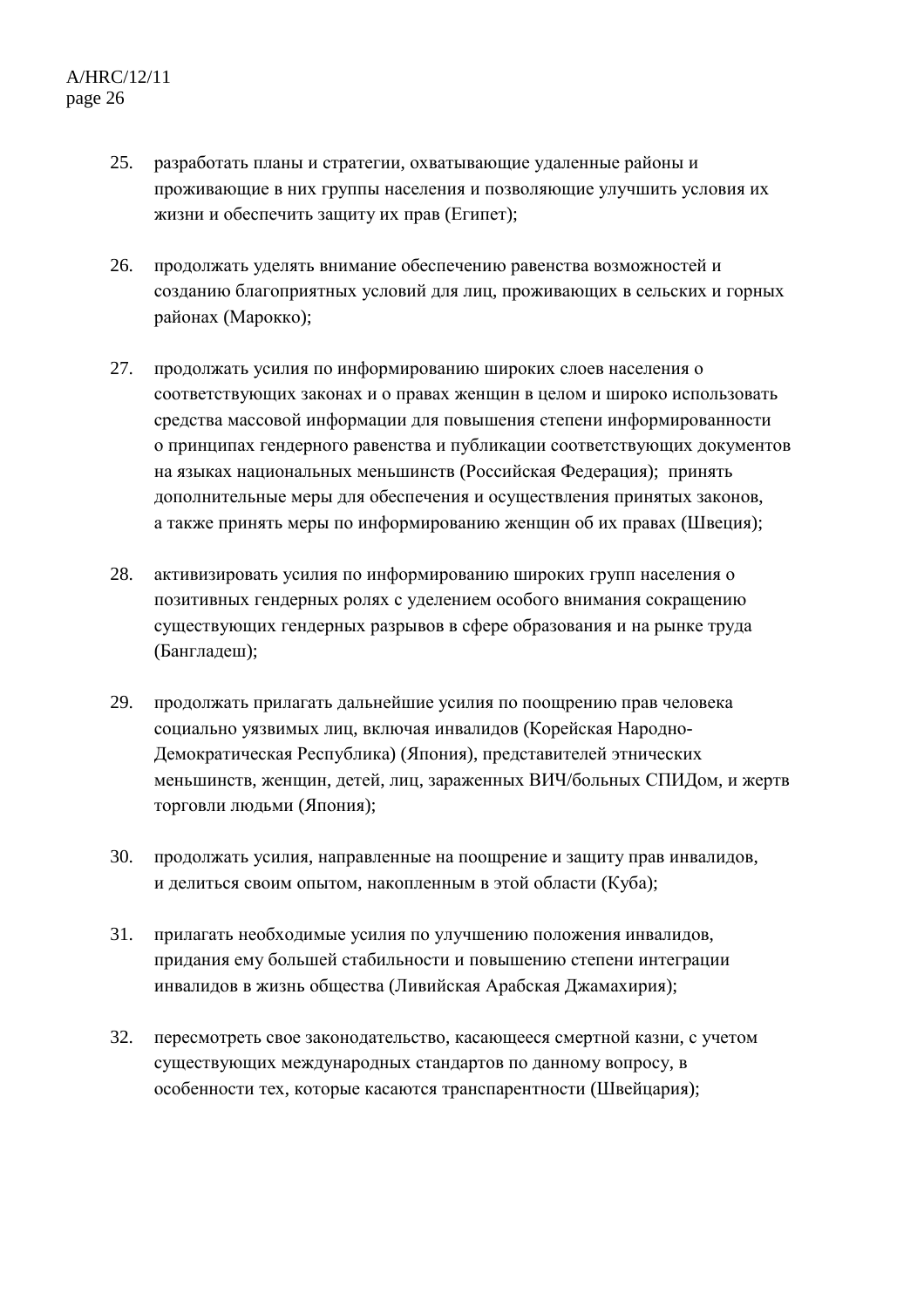- 33. реализовать в ближайшее время намеченную правительством цель по сокращению применения смертной казни путем сокращения категорий преступлений, совершение которые влечет за собой эту меру наказания (Норвегия); сократить число преступлений, караемых смертной казнью (Германия);
- 34. сотрудничать с международным сообществом и соседними странами, в частности в борьбе с трансграничной организованной преступностью, и вести борьбу с торговлей женщинами и детьми (Исламская Республика Иран);
- 35. активизировать усилия по борьбе с детской проституцией, оказывать эффективную поддержку затрагиваемым детям и проводить разъяснительную работу в отношении этой проблемы среди сотрудников полиции, в частности путем организации соответствующих подготовительных курсов (Австрия);
- 36. активизировать усилия по борьбе с коррупцией, которая негативно отражается на осуществлении всеми прав человека (Исламская Республика Иран);
- 37. продолжать усилия по борьбе с практикой принудительного труда и принимать необходимые меры в целях предотвращения, пресечения и наказания торговли людьми, в частности женщинами и детьми (Марокко);
- 38. продолжать совершенствовать свою правовую систему и уделять особое внимание законам и положениям о правах человека с целью повышения степени их взаимодополняемости (Индонезия); продолжать судебные реформы, направленные на создание здоровой, сильной, демократичной и эффективной судебной системы, которая необходима в качестве предпосылки для поощрения и защиты прав человека (Исламская Республика Иран);
- 39. продолжать реформу судебной системы и гражданской службы и создать государство, полностью основанное на верховенстве права (Кот-д'Ивуар); продолжать судебную и административную реформу посредством осуществления рассчитанного на конкретные сроки плана действий для создания эффективной, открытой и транспарентной правовой системы, основанной на верховенстве права (Турция); повысить эффективность реформ, касающихся законодательной, исполнительной, судебной и правоохранительной систем, в соответствии с международными нормами прав человека (Пакистан);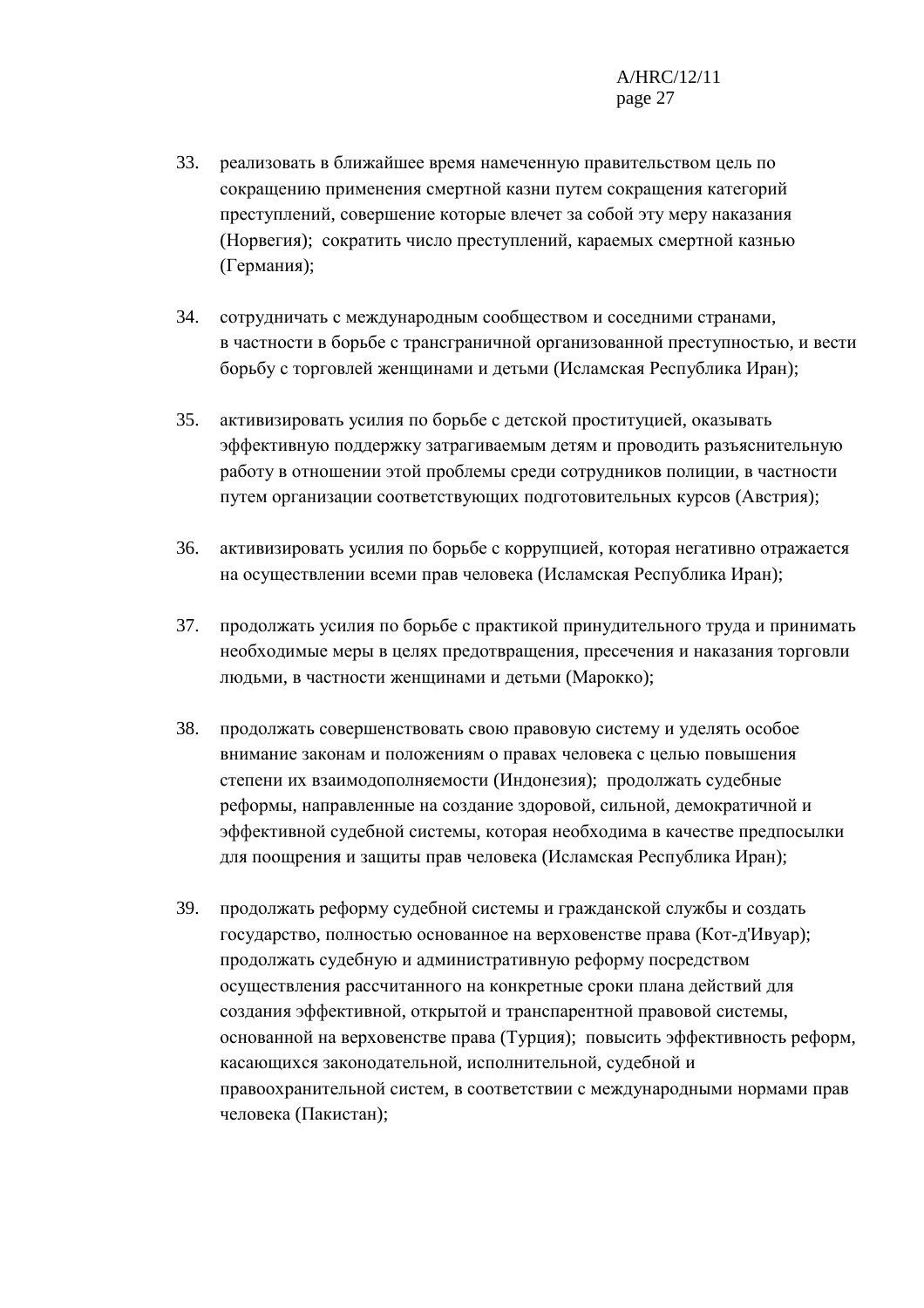- 40. продолжать проведение правовых реформ и запрашивать, при необходимости, техническую помощь у соответствующих международных партнеров (Бангладеш);
- 41. принять конкретные меры по усилению правовой основы для подотчетности государственных властей и совершенствования судебного контроля за их деятельностью (Турция);
- 42. принять необходимые меры по соблюдению положений МПГПП и гарантировать осуществление права на справедливое судебное разбирательство (Аргентина);
- 43. принять конкретные меры с целью эффективного обеспечения того, чтобы все лишенные свободы лица незамедлительно представали перед судом (Австрия);
- 44. принять необходимые меры для обеспечения того, чтобы граждане могли в полном объеме пользоваться правами на свободу выражения мнений и на свободу религии (Аргентина);
- 45. в полном объеме гарантировать осуществление права получать, искать и распространять информацию и идеи в соответствии со статьей 19 МПГПП (Италия);
- 46. внести на рассмотрение и добиваться скорейшего принятия законопроектов, касающихся доступа к получению информации (Канада);
- 47. принять меры по обеспечению полного соблюдения свободы выражения мнений, в том числе в Интернете, в рамках готовящейся реформы законодательства о средствах массовой информации (Швеция);
- 48. рассмотреть возможность усиления гарантий свободы прессы, содержащихся в Законе о прессе 1999 года (Австралия); обеспечить, чтобы в ходе пересмотра Закона о прессе были соблюдены соответствующие международные стандарты, в частности в отношении защиты журналистов (Швейцария); обеспечить соответствие законодательства о прессе положениям статьи 19 МПГПП (Нидерланды);
- 49. принять надлежащие меры в целях широкого распространения и обеспечения полного соблюдения резолюции 53/144 Генеральной Ассамблеи (Норвегия);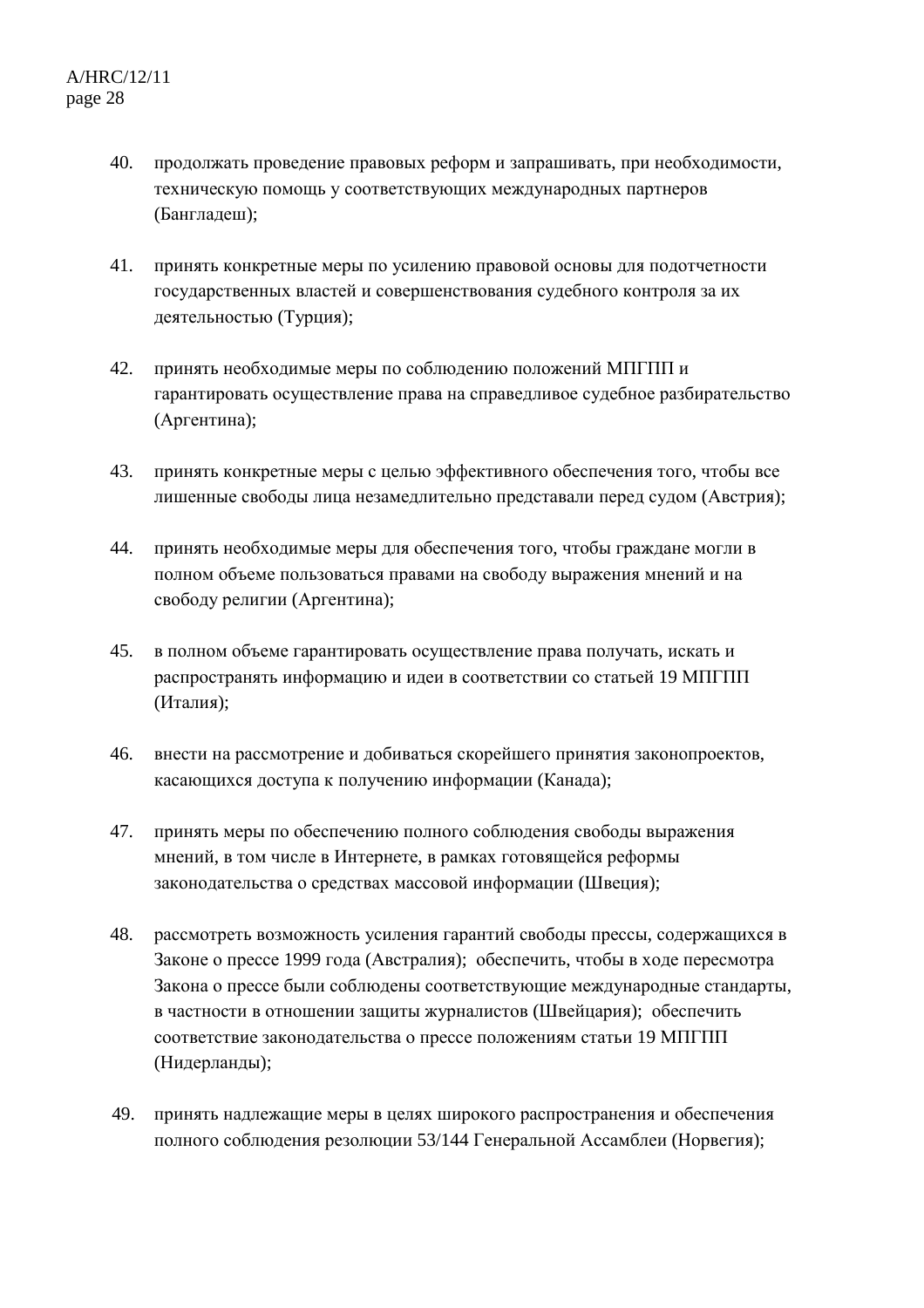- 50. поддержать прогресс, достигнутый страной в обеспечении свободы вероисповедания для различных общин, и принять меры к тому, чтобы деятельность по обеспечению уважения религий и верований по-прежнему рассматривалась в качестве обогащающей жизнь вьетнамского общества (Ливан);
- 51. продолжать сохранять и развивать экономическую, политическую и социальную модель Вьетнама для обеспечения полного участия населения в государственных делах и решениях, касающихся вопросов безопасности (Лаосская Народно-Демократическая Республика);
- 52. активизировать усилия в сфере гражданских и политических свобод, включая свободу выражения мнений и печати и свободу религии (Республика Корея);
- 53. продолжать усилия в рамках своей нынешней экономической и политической платформы, направленные на защиту и обеспечение прав населения, в частности свободы религии (Камбоджа);
- 54. продолжать уделять особое внимание группам общества, находящимся в неблагоприятном положении, в частности этническим меньшинствам и инвалидам, для обеспечения их более полного участия в социальнополитической жизни страны (Индия);
- 55. продолжать осуществлять проекты по предоставлению кредитов в целях трудоустройства и поощрять развитие рынка труда (Алжир);
- 56. продолжать осуществление планов социально-экономического развития и принимать конкретные меры по обеспечению активного участия женщин в трудовой жизни (Турция);
- 57. продолжать осуществление программы по строительству доступного жилья для семей с низкими доходами, направленной на поощрение более полного осуществления права на адекватное жилье к 2020 году (Филиппины);
- 58. расширять доступ женщин к услугам в области здравоохранения, в частности к услугам, касающимся сексуального и репродуктивного здоровья (Бразилия);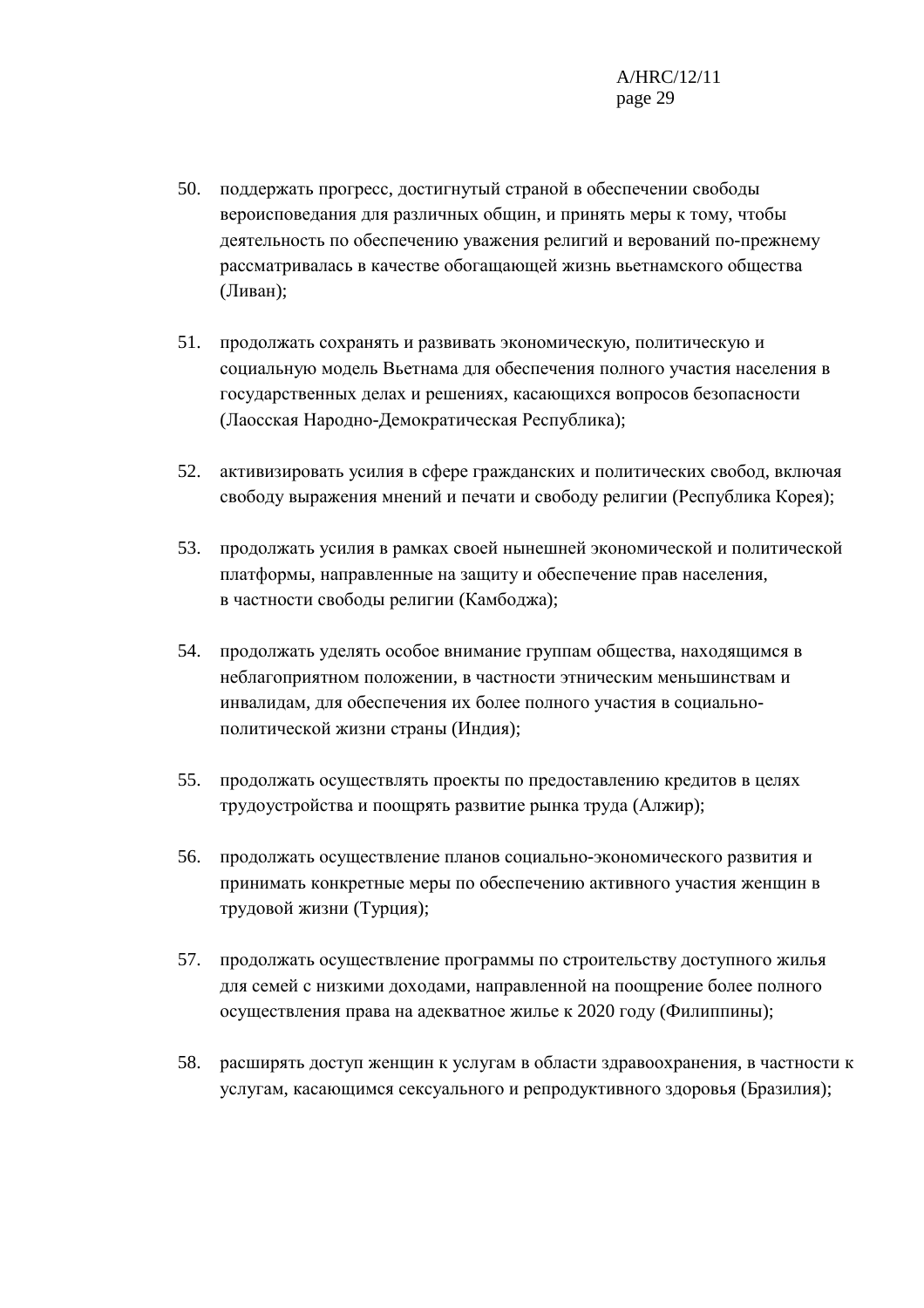- 59. принимать различные меры в целях предотвращения и раннего обнаружения инфекционных заболеваний и пандемий, в частности ВИЧ/СПИДа, путем уделения первоочередного внимания уязвимым группам, в частности национальным меньшинствам, малоимущим и работникам секс-индустрии (Бенин);
- 60. продолжать усилия, направленные на совершенствование существующей в стране системы социального обеспечения, в особенности в нынешний период экономического и финансового кризиса (Египет);
- 61. продолжать осуществлять стратегию по сокращению нищеты с целью дальнейшего снижения уровня нищеты (Алжир);
- 62. продолжать усилия по сокращению нищеты в качестве одного из способов создания основы для дальнейшего поощрения прав человека своего населения (Таиланд);
- 63. продолжать предоставлять качественные товары и услуги, в частности в сфере образования и здравоохранения и в труднодоступных районах, находящихся в неблагоприятном положении, а также в районах проживания большого количества представителей меньшинств (Зимбабве);
- 64. активно участвовать в международном сотрудничестве в целях поощрения и защиты экономических, социальных и культурных прав и делиться опытом по достижению позитивных результатов с другими странами (Российская Федерация);
- 65. продолжать осуществлять свою крайне успешную и социально ориентированную экономическую политику, включая, например, снабжение чистой питьевой водой малоимущих домашних хозяйств и находящихся в неблагоприятном положении районов (Российская Федерация);
- 66. продолжать снижать уровень нищеты в городских и сельских районах наряду с поддержанием мира и стабильности и обеспечением защиты окружающей среды в целях ускорения социально-экономического развития страны, индустриализации и модернизации для достижения ЦРДТ (Лаосская Народно-Демократическая Республика);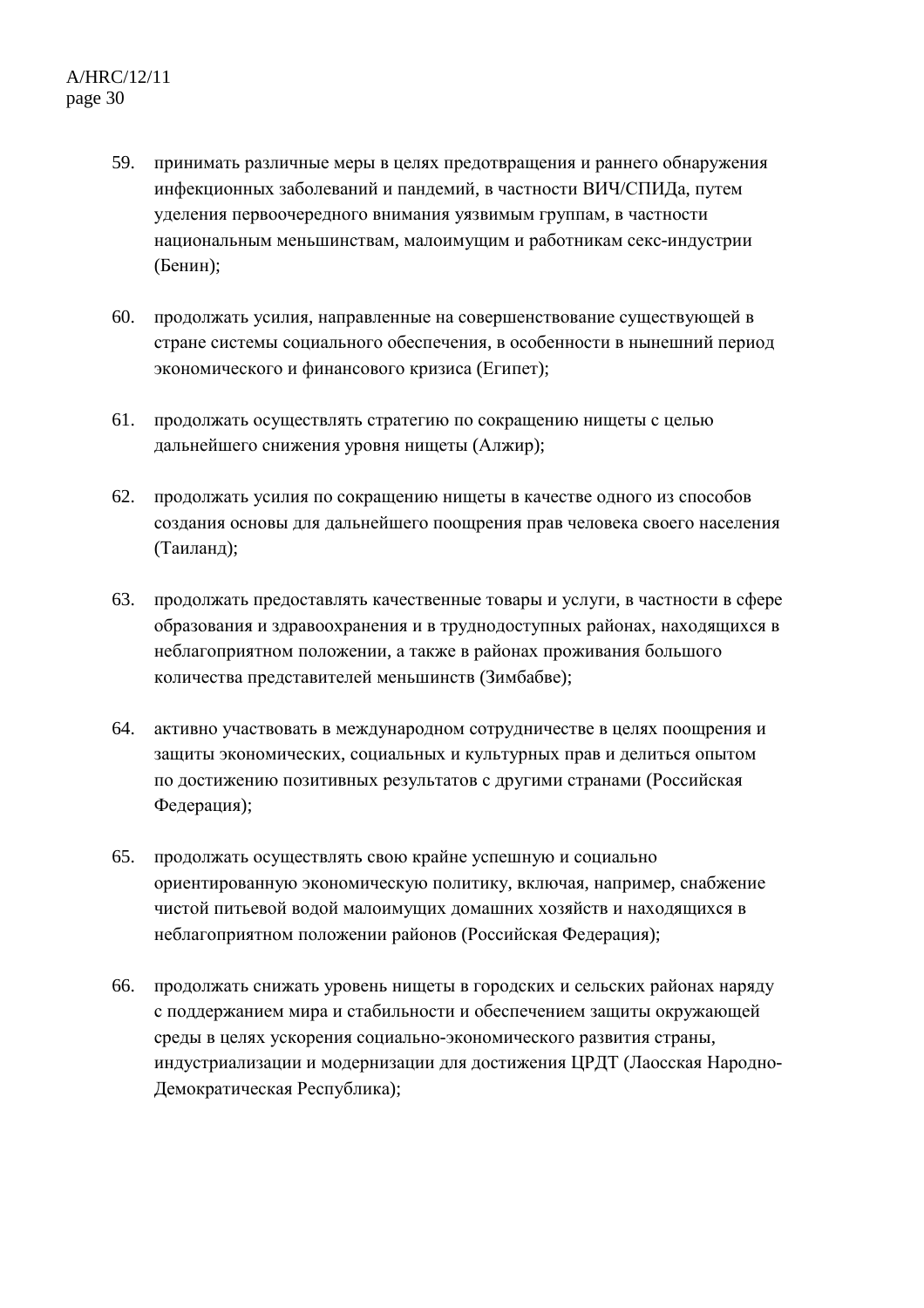- 67. принимать активные меры с целью сокращения разрыва между богатыми и бедными группами населения и между горными и городскими районами (Китай);
- 68. продолжать принимать меры по оказанию услуг в сферах образования и здравоохранения, в особенности в горных районах и для этнических меньшинств при обеспечении их участия (Куба);
- 69. продолжать соблюдать свое обязательство по поддержанию равновесия между открытием своей экономики к внешнему миру и сведением к минимуму неблагоприятных последствий для наиболее уязвимых групп общества и групп, находящихся в неблагоприятном положении (Ливан);
- 70. продолжать и активизировать усилия по сокращению нищеты, в частности в интересах уязвимых групп, в целях активизации трудоустройства, расширения доступа к здравоохранению и увеличения числа имеющихся социальных жилых единиц (Кот-д'Ивуар);
- 71. продолжать и активизировать функционирование систем социального обеспечения для малоимущих, уязвимых и других находящихся в неблагоприятном положении групп в целях улучшения их благополучия и расширения их участия в деятельности социальных ассоциаций и групп (Камбоджа);
- 72. обеспечить полное соблюдение принятых земельных законов (Швейцария);
- 73. продолжать совершенствовать деятельность в следующих областях: искоренение нищеты, осуществление прав детей, женщин и инвалидов (Сингапур);
- 74. продолжать усилия в целях сокращения нищеты путем уделения особого внимания, в частности, уязвимым группам, таким как дети, женщины, инвалиды и представители этнических меньшинств (Азербайджан);
- 75. продолжать оказывать помощь этническим группам в целях повышения степени их информированности о своих правах и обязанностях, с тем чтобы они могли улучшить свои условия жизни и в более полной мере осуществлять свои права (Китай);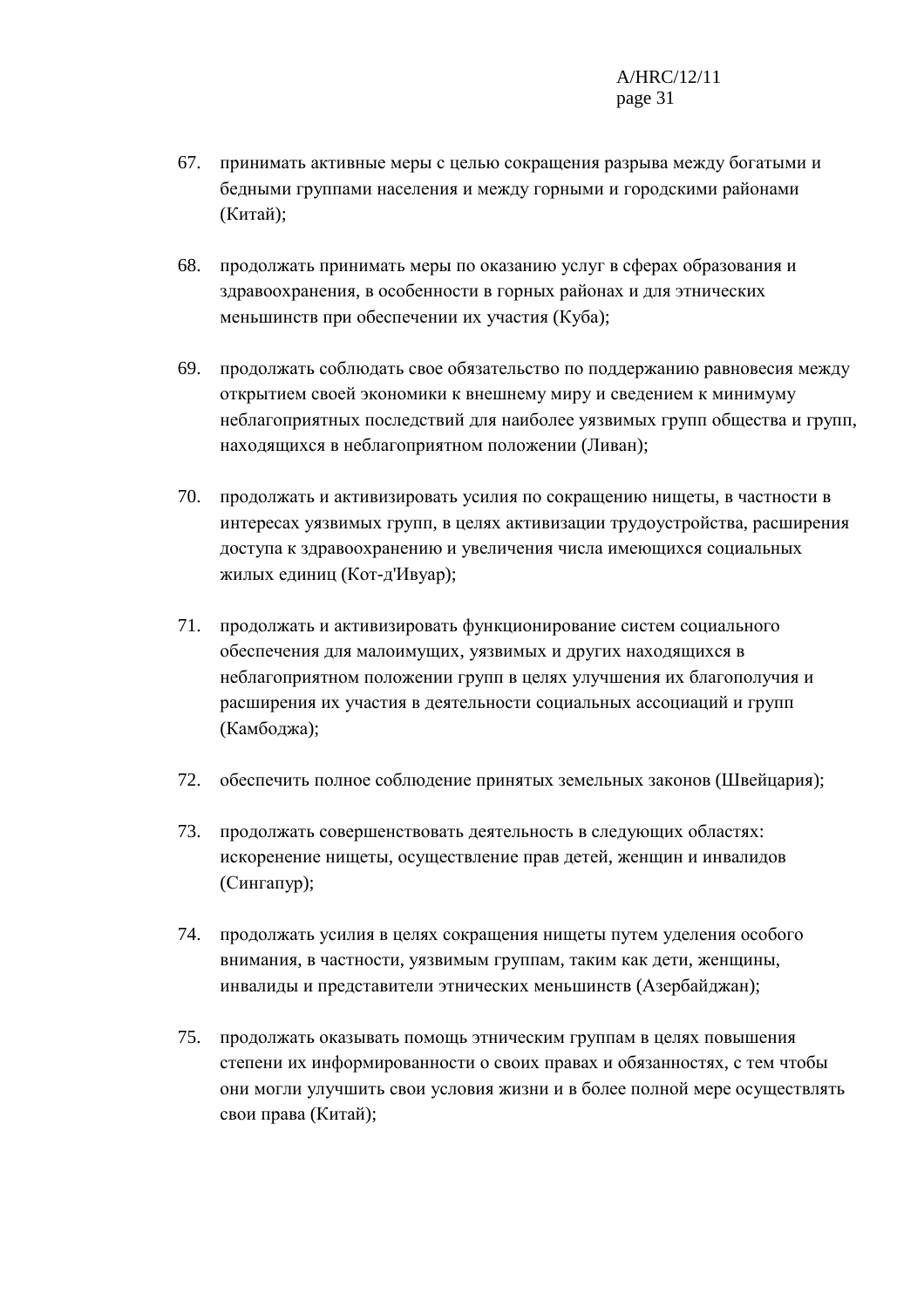- 76. продолжать усилия, направленные на сохранение языков и культуры этнических меньшинств (Непал) (Индия);
- 77. отдавать приоритет и уделять особое внимание проблемам, с которыми сталкиваются различные группы меньшинств, в частности их общины учащихся (Пакистан);
- 78. активизировать использование этнических языков в школах и в средствах массовой информации (Филиппины);
- 79. принять дополнительные меры по расширению доступа к образованию детей, принадлежащих к меньшинствам, путем оказания им содействия в сохранении и развитии их традиций и языков (Марокко);
- 80. делиться накопленным опытом в деле стимулирования производительности и устойчивости сельского хозяйства, местного развития и благого управления с другими развивающимися странами (Филиппины);
- 81. обмениваться опытом и информацией об извлеченных уроках с другими развивающимися странами (Йемен);
- 82. продолжать начатые реформы, в частности уделение внимания поощрению прав женщин и детей, путем обеспечения им необходимой защиты и создания условий для их личного развития (Тунис);
- 83. продолжать усилия по решению связанных с развитием проблем в таких областях, как профессиональная подготовка, совершенствование реагирования на стихийные бедствия и защита уязвимых групп, достижение устойчивого развития и расширение возможностей государства по защите прав и основных свобод всех вьетнамских граждан; поделиться информацией о пяти извлеченных уроках, о которых говорится в национальном докладе, с другими развивающимися странами (Сирийская Арабская Республика);
- 84. делиться информацией о наилучших видах практики и накопленном опыте в деле реализации ЦРДТ 1 с заинтересованными странами, в частности путем активного содействия расширению в этой связи сотрудничества Юг-Юг (Алжир);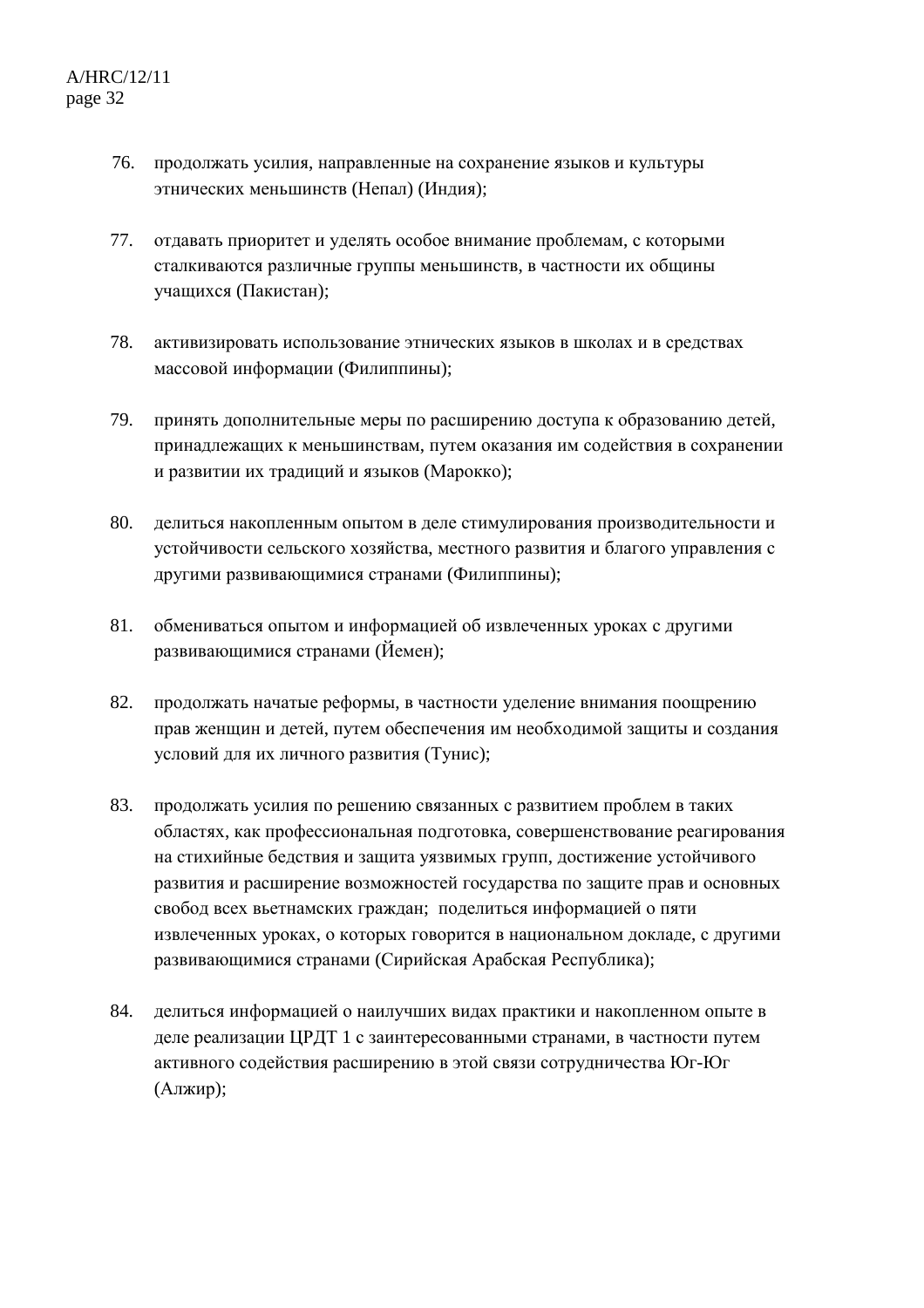- 85. продолжать усилия по достижению устойчивого развития и делиться опытом и наилучшими видами практики в деле сокращения нищеты с другими развивающимися странами, в особенности в рамках программы сотрудничества Юг-Юг, а также участвовать в усилиях международного сообщества по поощрению права на развитие (Камбоджа);
- 86. продолжать активизировать сотрудничество с международным сообществом, в особенности с развивающимися странами, в деле обмена информацией о наилучших видах практики в связи с усилиями, направленными на усиление верховенства права и активизацию социально-экономического развития (Мьянма);
- 87. делиться с другими странами своим опытом в деле сокращения нищеты и содействия развитию сельскохозяйственного сектора (Корейская Народно-Демократическая Республика), (Непал), (Бангладеш), а также информацией о результатах, достигнутых в сферах образования и здравоохранения (Бангладеш);
- 88. делиться опытом с другими странами, в особенности с развивающимися странами, по вопросам реформы правовой системы (Зимбабве);
- 89. продолжать усилия по поощрению и защите экономических, социальных и культурных прав своего населения и делиться опытом в деле сокращения нищеты и содействия развитию сельскохозяйственного сектора (Непал);
- 90. делиться опытом и информацией о наилучших видах практики с другими странами, в особенности о путях достижения ЦРДТ (Лаосская Народно-Демократическая Республика);
- 91. распространять информацию о пяти извлеченных уроках, содержащуюся в национальном докладе, и в целом о своем богатом опыте с другими странами (Шри-Ланка);
- 92. делиться с другими странами информацией о достигнутых результатах и видах успешной практики в связи с применением руководящих принципов солидарности и социализма (Венесуэла);
- 93. ускорить осуществление своих добровольно взятых обязательств (Пакистан).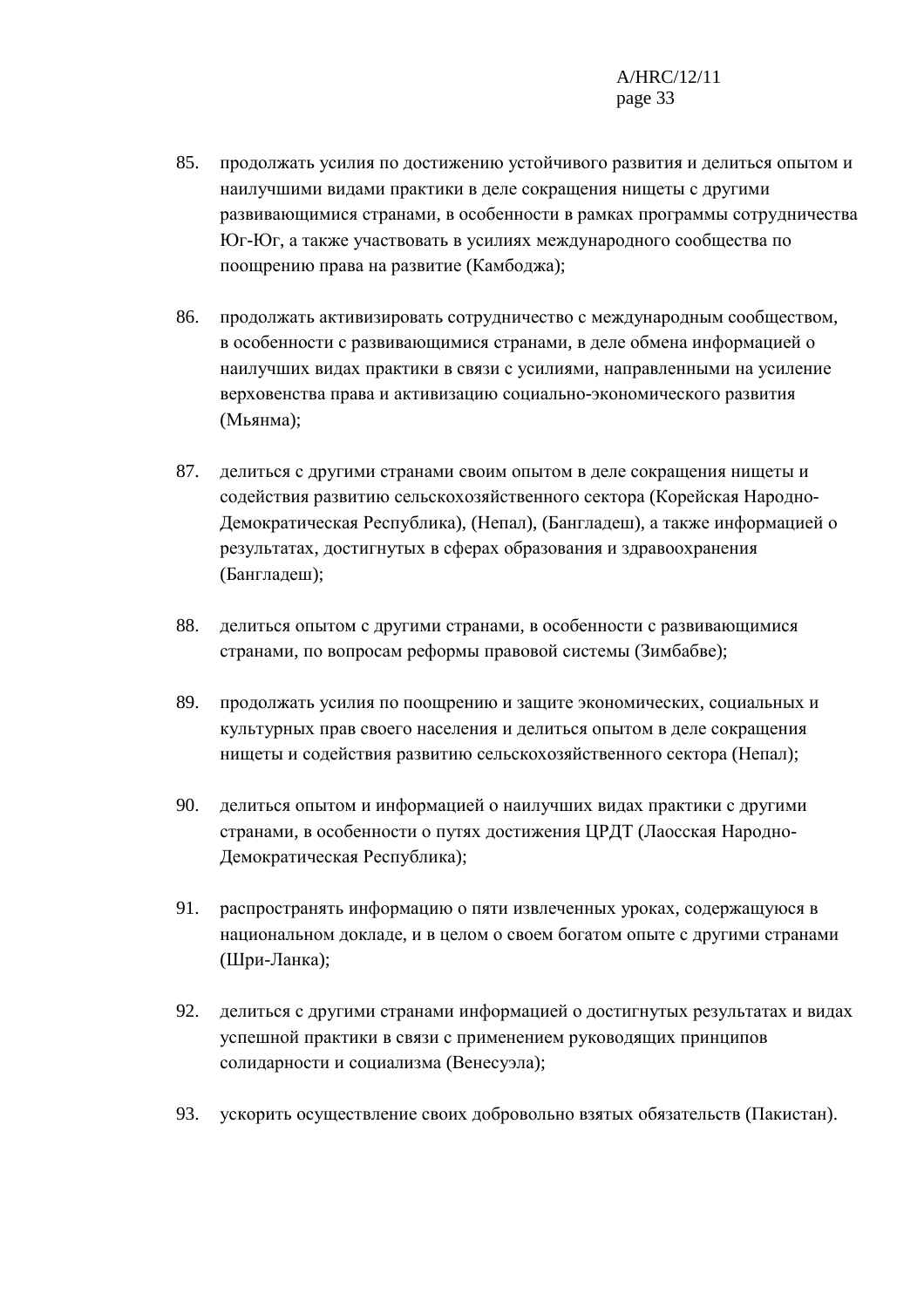100. Следующие рекомендации будут рассмотрены Вьетнамом, который представит ответы в надлежащее время. Ответ Вьетнама на эти рекомендации будет включен в итоговый доклад, который будет принят Советом по правам человека на его двенадцатой сессии.

- 1. Рассмотреть возможность присоединения к Конвенции МОТ о запрещении принудительного труда (Малайзия); продолжать процесс присоединения к соответствующим конвенциям МОТ (Беларусь); рассмотреть вопрос о ратификации Конвенции МОТ № 169 о коренных народах и народах, ведущих племенной образ жизни в независимых странах (Мексика);
- 2. положительно рассмотреть возможность направления приглашения посетить страну Рабочей группе по произвольным задержаниям (Мексика).

101. Вьетнам принял к сведению следующие рекомендации и отметил, что они касаются мер, которые были уже осуществлены или осуществляются в настоящее время.

- 1. Предоставлять лицам, задержанным на основании законов о безопасности или пропаганде, основные правовые гарантии, включая возможность быть представленными адвокатом по их выбору в ходе всего разбирательства дела и проведение публичного судебного разбирательства (Канада);
- 2. сократить продолжительность сроков тюремного заключения за совершение преступлений, не связанных с насилием (Канада);
- 3. принять закон о практике осведомительства с целью обеспечения защиты от судебного преследования или притеснений для лиц, сообщающих о случаях коррупции (Канада);
- 4. активизировать усилия по обеспечению полного уважения свободы религии и вероисповедания, в том числе путем пересмотра законов и положений на всех уровнях, касающихся свободы религии, для приведения их в соответствие с положениями статьи 18 МПГПП (Италия), (Польша);
- 5. принять дополнительные меры в целях предотвращения насилия и дискриминации в отношении этнических меньшинств (Швеция).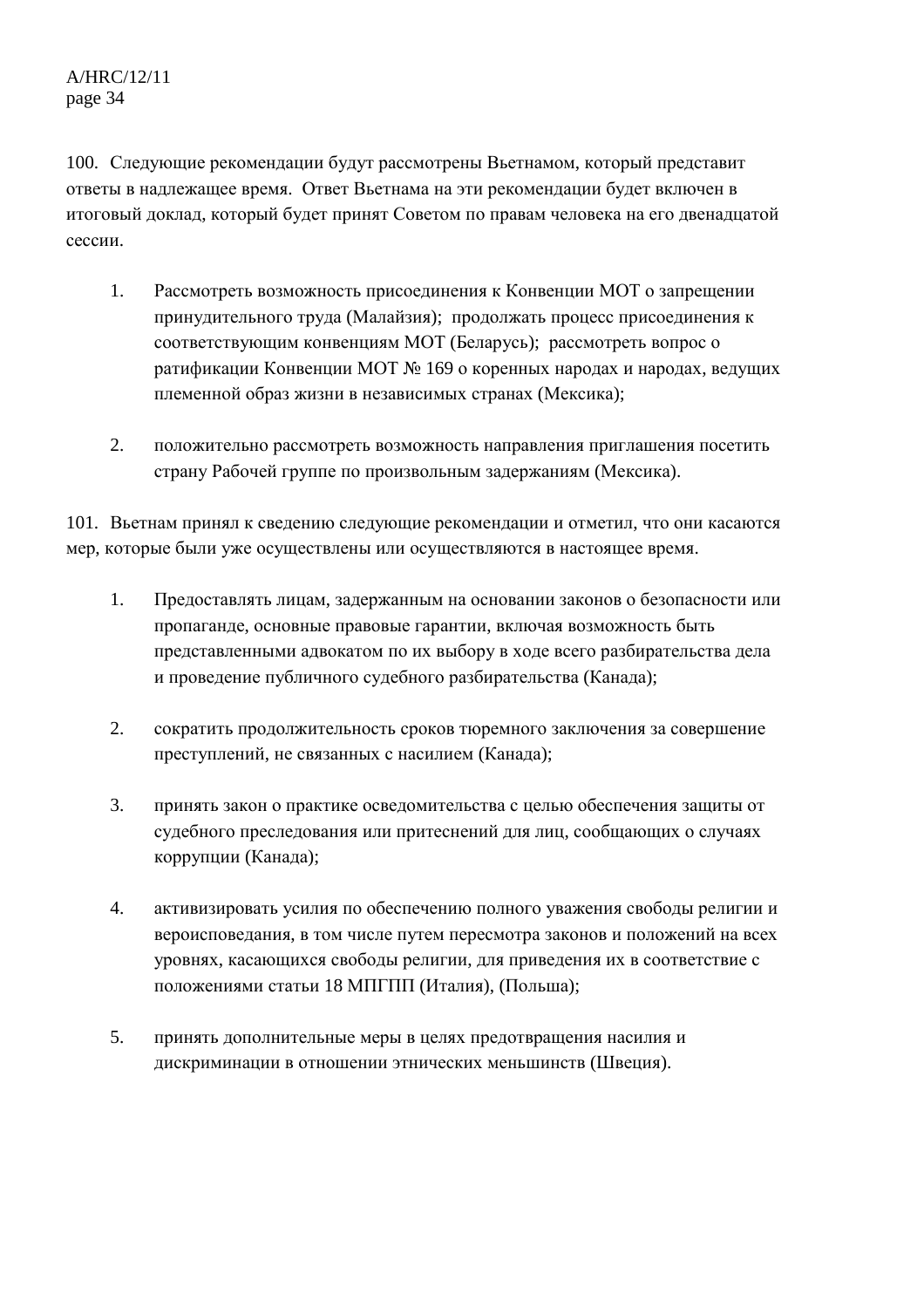#### A/HRC/12/11 page 35

102. Рекомендации, отмеченные в докладе в пунктах 35 а), b), е) и g) i); 41 b), d) и е); 44 а) и b); 47 b), с) и d), 51 а) и b); 55 а); 56 с); 59 а), b), с) и d); 60 b) и с); 61 d); 63 а), b), с) и d); 64 b), с), d) и е); 66 а), b), с) и d); 83 с) и d); 85 а), b) и с); 87 b); 89 b); и 90 а) и с) выше, не встретили поддержки Вьетнама.

103. Все выводы и/или рекомендации, содержащиеся в настоящем докладе, отражают позицию представляющего государства (представляющих государств) и/или государства объекта обзора. Их не следует рассматривать в качестве одобренных Рабочей группой в целом.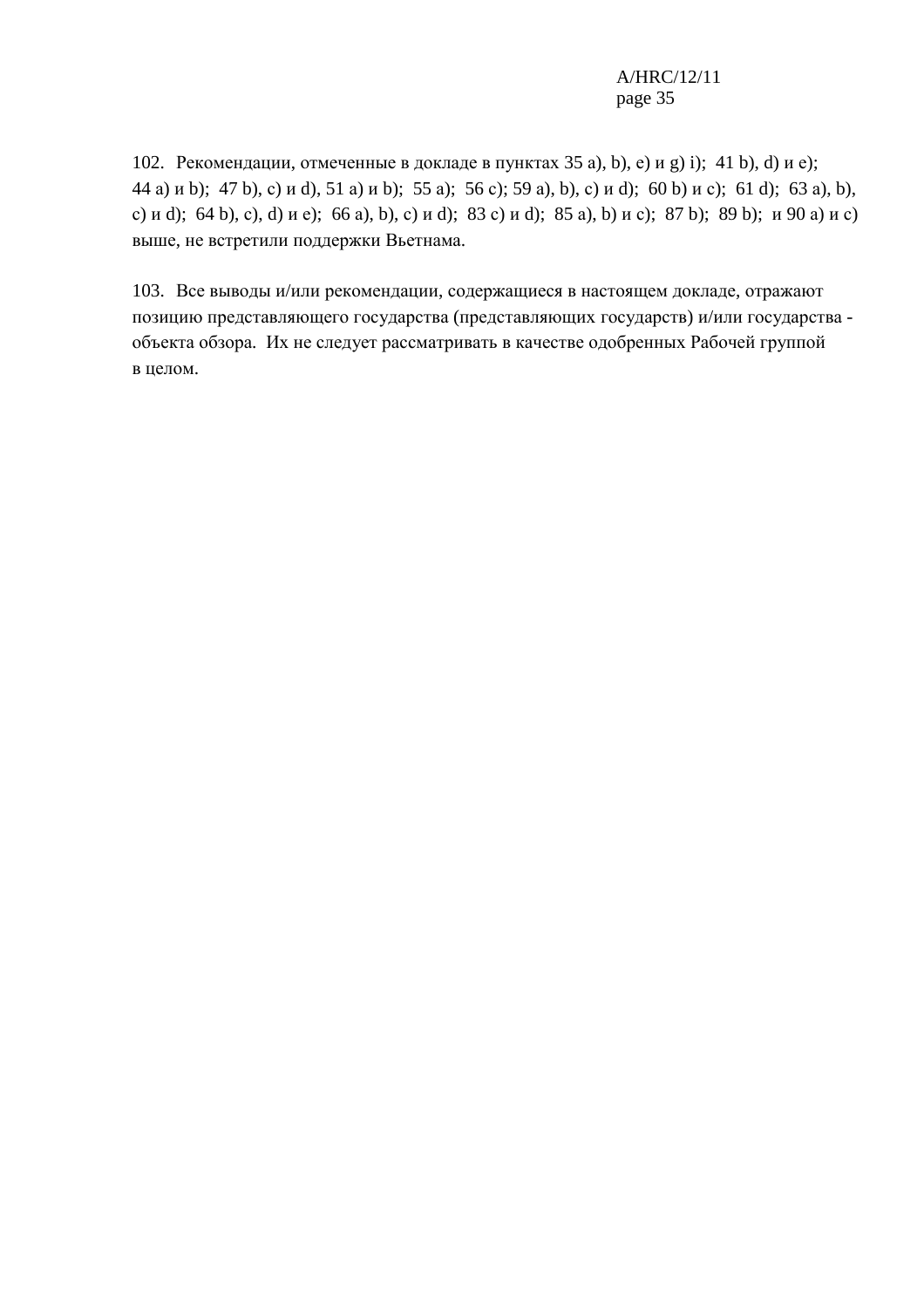#### **Annexe**

#### **COMPOSITION OF THE DELEGATION**

 The delegation of Viet Nam was headed by H.E. Mr. Pham Binh Minh, First Vice-Minister of Foreign Affairs and composed of 28 members:

#### **A. Representatives from Government agencies**

H.E Ambassador Vu Dung, Permanent Representative of the Socialist Republic of Viet Nam to the United Nations, the World Trade Organization, and other international organizations at Geneva;

Mr. Nguyen Hong Vinh, Standing Vice-Chairman of the Central Council for Theoretic Issues;

H.E . Ambassador Le Hoai Trung, Director-General, Department of International Organizations, Ministry of Foreign Affairs;

Mr. Pham Ngoc Dan, Director-General, Department of Internal Affairs, Office of the Government ;

Mr. Tran Phi Tuoc, Director-General, Department for International Cooperation, Ministry of Labour, War Invalids and Social Affairs;

Mr. Le Van Nghiem, Director-General, Department for External Public Information, Ministry of Information and Communications;

Mr. Hoang Phuoc Hiep, Director-General, Department of International Law, Ministry of Justice;

Mr. Vu Anh Quang, Minister Counselor, Deputy Permanent Representative of the Socialist Republic of Viet Nam to the United Nations, the World Trade Organization, and other international organizations at Geneva;

Ms. Pham Thi Kim Anh, Deputy Director-General, Department of International Organizations, Ministry of Foreign Affairs;

Ms. Vy Xuan Hoa, Deputy Director-General, Department for Ethnic Minorities Policies, Committee for Ethnic Affairs;

Ms. Nguyen Thi Bach Tuyet, Deputy Director, Department of International Cooperation, Committee for Religious Affairs, Ministry of Home Affairs;

Ms. Bui Thi Minh, Judge, Criminal Court of the Supreme People's Court;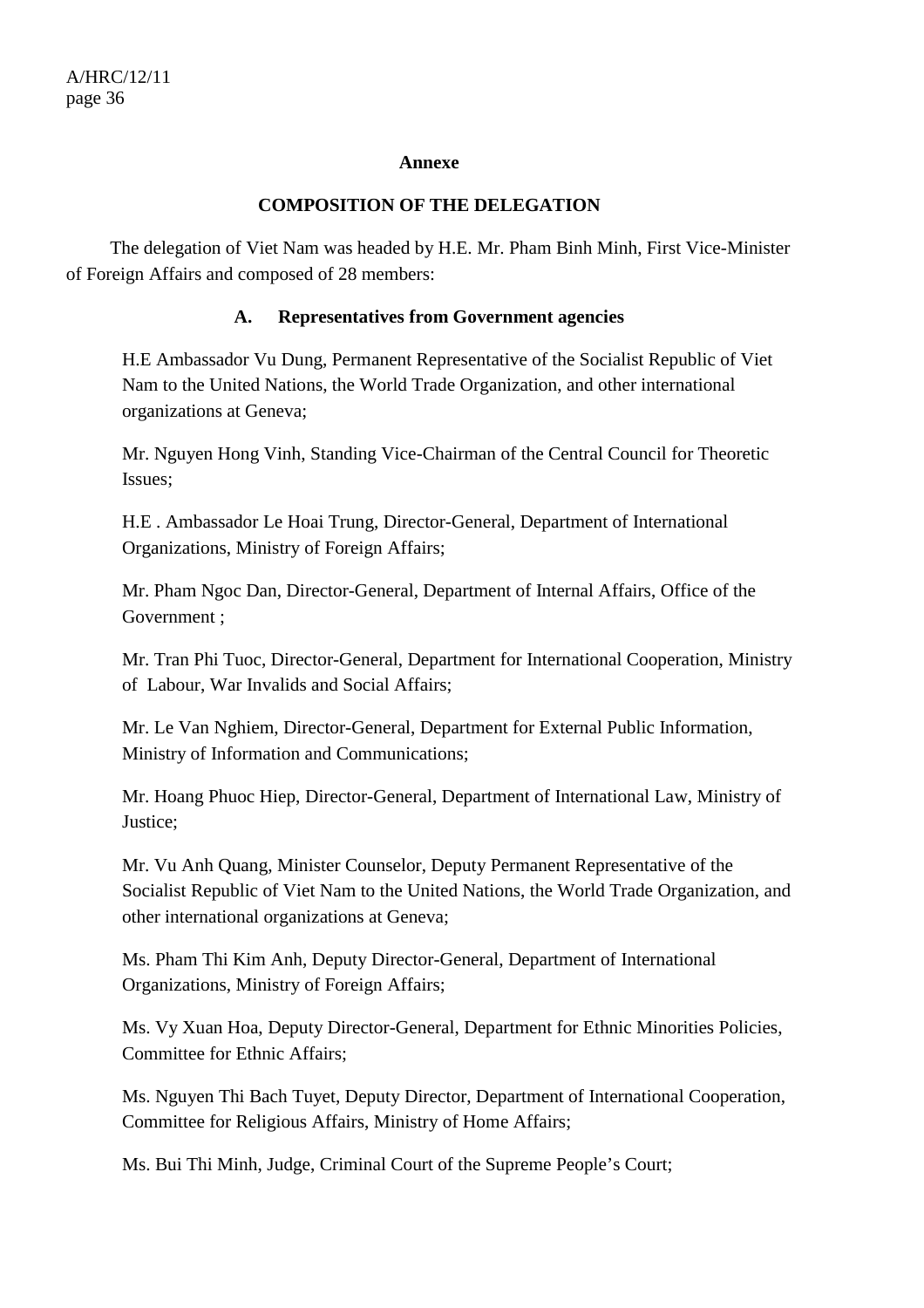#### A/HRC/12/11 page 37

Mr. Nguyen Thanh Son, Deputy Chief,Human Rights Office, Ministry of Public Security;

Mr. Do Hung Viet, Assistant Director-General, Department of International Organizations, Ministry of Foreign Affairs;

Mr. Pham Binh Dam, Head of Division, National Centre for Interpretation and Translation, Ministry of Foreign Affairs;

Mr. Truong Quoc Giao, Deputy Head of Division, Ministry of Public Security;

Mrs. Nguyen Thi Xuan Huong, Counselor, Permanent Mission of the Socialist Republic of Viet Nam to the United Nations, the World Trade Organization, and other international organizations at Geneva;

Mr. Nguyen Xuan Ang, Counselor, Permanent Mission of the Socialist Republic of Viet Nam to the United Nations, the World Trade Organization, and other international organizations at Geneva;

Mr. Vu Van Mien, Counselor, Permanent Mission of the Socialist Republic of Viet Nam to the United Nations, the World Trade Organization, and other international organizations at Geneva;

Mr. Le Hai Trieu, Third Secretary, Permanent Mission of the Socialist Republic of Viet Nam to the United Nations, the World Trade Organization, and other international organizations at Geneva;

Mr. Do Minh Thuong, Attaché, Permanent Mission of the Socialist Republic of Viet Nam to the United Nations, the World Trade Organization, and other international organizations at Geneva;

Ms. Nguyen Thi Thu Quynh, Desk Officer, Department of International Organizations, Ministry of Foreign Affairs;

Ms. Phung Thi Lan Huong, Desk Officer, Department of International Organizations, Ministry of Foreign Affairs;

Mr. Tran Chi Thanh, Desk Officer, Department of International Organizations, Ministry of Foreign Affairs;

Mr. Ngo Le Hoang Vu, Desk Officer, Department of International Organizations, Ministry of Foreign Affairs.